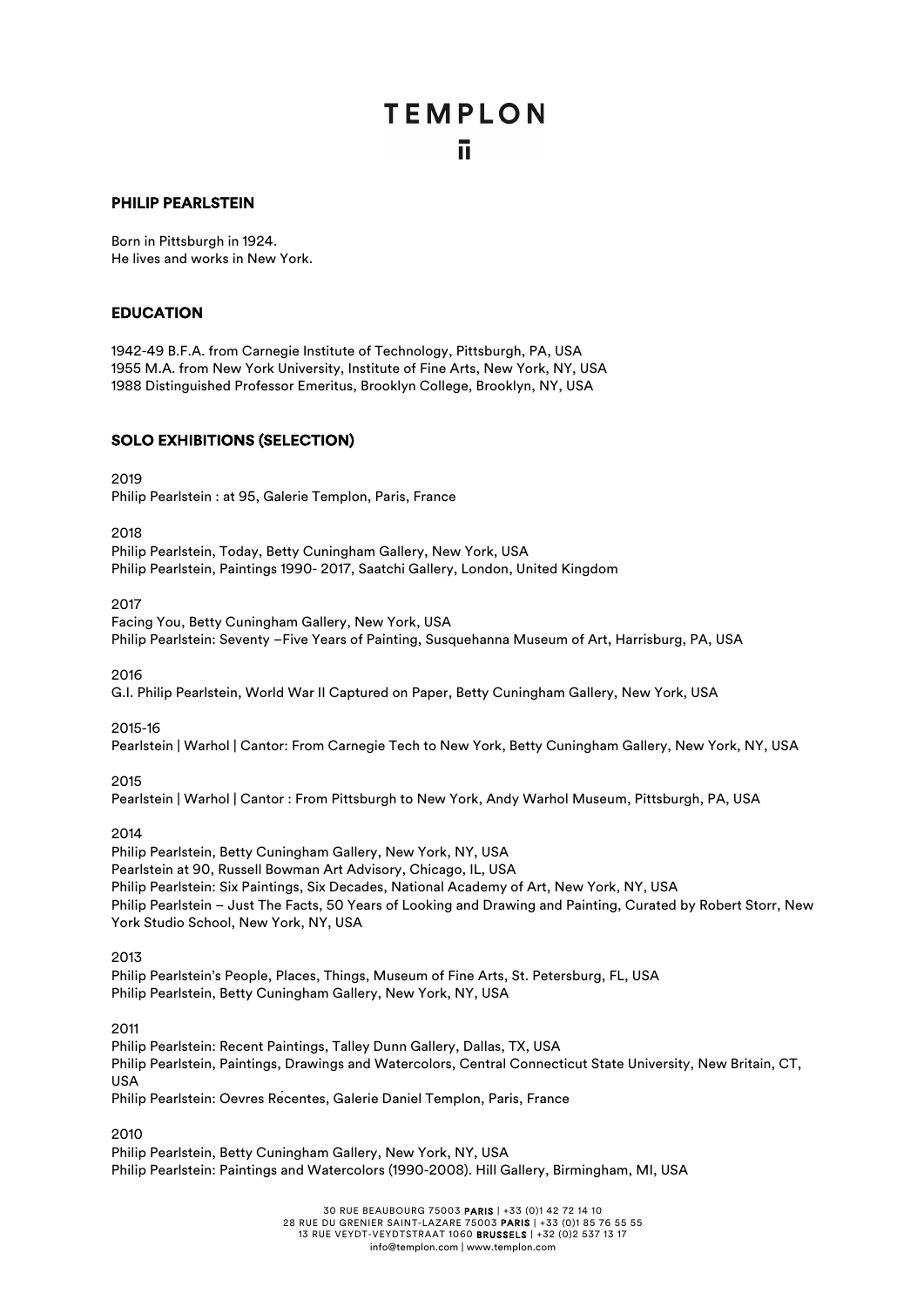#### 2009-10

Pearlstein/Held, Betty Cuningham Gallery, New York, NY, USA

#### 2009

Philip Pearlstein: Recent Works, Lyme Academy College of Fine Arts, Old Lyme, CT, USA

#### 2008-09

Philip Pearlstein: Objectifications, Montclair Art Museum, Montclair, NJ, USA

#### 2008

Philip Pearlstein: Objectifications, Montclair Art Museum, Montclair, États-Unis Philip Pearlstein, Victoria Miro Gallery, London, UK, Philip Pearlstein: Early Paintings and Drawings, Galerie Haas & Fuchs, Berlin, Germany Philip Pearlstein: Then and Now, Betty Cuningham Gallery, New York, Philip Pearlstein, Paintings and Watercolors, Alpha Gallery, Boston, MA

#### 2007

Philip Pearlstein, Paintings, Gallery Camino Real, Boca Raton, FL Philip Pearlstein: Paintings and Watercolors 1990 – 2007, State University of New York at Stony Brook, Stony Brook, NY Philip Pearlstein, Betty Cuningham Gallery, New York, NY Philip Pearlstein, Galerie Daniel Templon, Paris, France

#### 2006-08

Philip Pearlstein, American Master. Paintings, watercolors and studio objects, Lehigh University Art Galleries, Bethlehem, PA, USA

#### 2005

Philip Pearlstein, Betty Cuningham Gallery, New York, NY, USA Century Masters: Philip Pearlstein, The Century Association, New York, NY, USA Philip Pearlstein, Exhibition of Prints, Oregon State University, Gallery at Fairbanks Hall, Corvallis, OR, USA An Economy of Specific Bodies and Particular Objects: Philip Pearlstein Drawings, Frye Art Museum, Seattle, WA, USA

#### 2004

Philip Pearlstein, Robert Miller Gallery, New York, NY, USA Philip Pearlstein, Galerie Haas, Zurich, Switzerland Philip Pearlstein, Galerie Haas & Fuchs, Berlin, Germany Philip Pearlstein, Telluride Gallery of Fine Art, Telluride, CO, USA

#### 2003

Philip Pearlstein, Galerie Fahnemann, Berlin, Germany

#### 2002

Philip Pearlstein / Recent Works, The Art Gallery, University of Haifa, Israel

#### 2001

Philip Pearlstein, Robert Miller Gallery, New York, NY, USA

#### 1999

Complex Relationships, Colaciello Gallery, The Robert & Mary Montgomery Armory Art Center, West Palm Beach, FL, USA Philip Pearlstein, Galerie Charlotte Moser, Geneva, Switzerland

#### 1998-99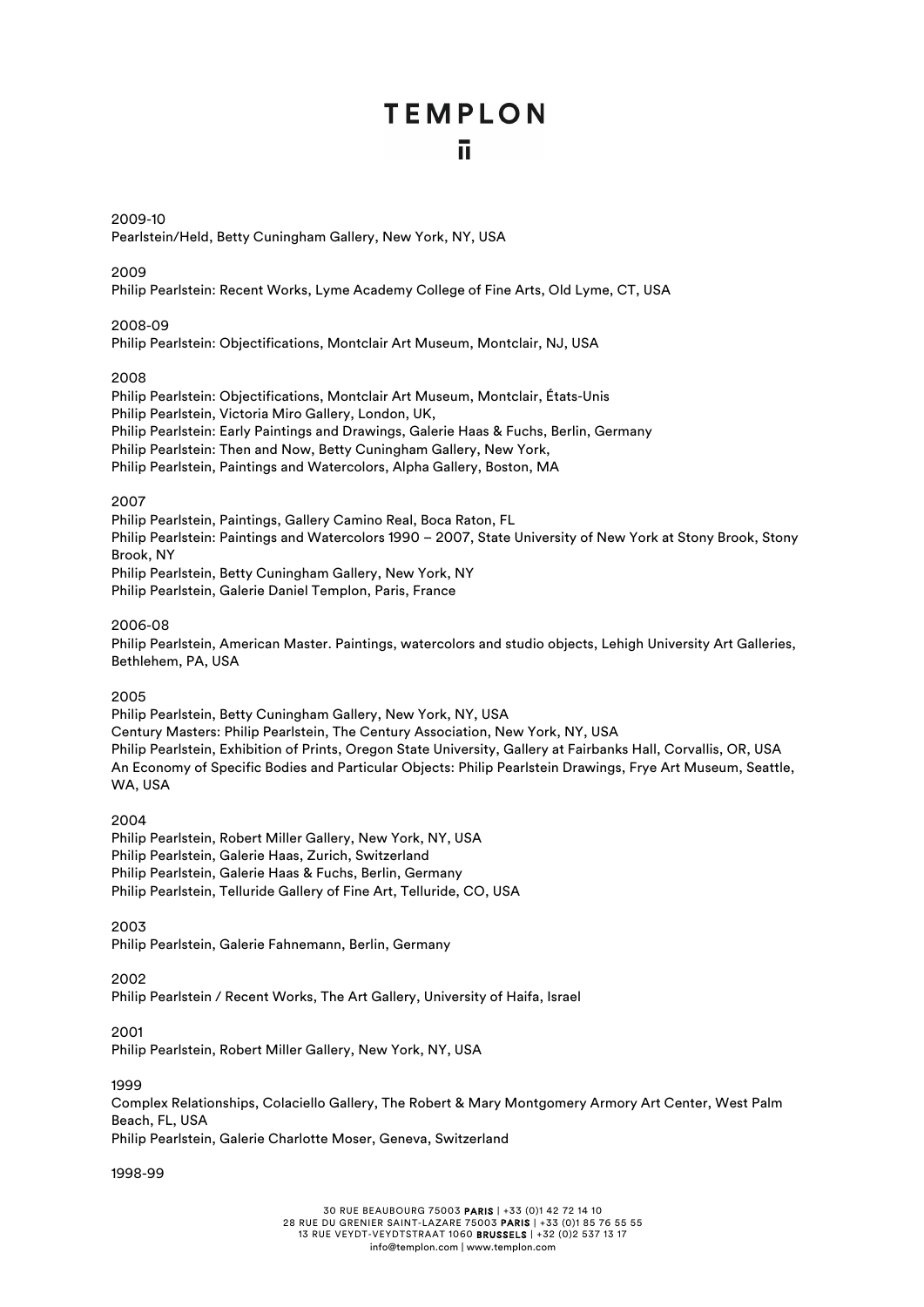Philip Pearlstein: World War II Paintings, Carnegie Museum of Art, Pittsburgh, PA, USA

#### 1998

Philip Pearlstein, Simon Capstick-Dale Fine Art Ltd., London, United Kingdom Philip Pearlstein, Galerie Daniel Templon, Paris, France

#### 1997-98

Philip Pearlstein: Nudi in interni, Il Polittico, Associazione d'Arte e Cultura, Rome, Italy

#### 1997

Philip Pearlstein: Recent Work, Robert Miller Gallery, New York, NY, USA Philip Pearlstein, Gerald Peters Gallery, Santa Fe, NM, USA

#### 1996

Philip Pearlstein, Shippensburg University, Shippensburg, PA, USA Philip Pearlstein: Portraits: 1946 – 1996, Robert Miller Gallery, NY, USA Philip Pearlstein: Selected Works, Huntington Museum of Art, Huntington, WV, USA

#### 1995-96

Philip Pearlstein Retrospective Exhibition: Works on Paper 1959-1994, organized and curated by Michael Berger, Frick Fine Arts Building, University of Pittsburgh, PA, USA The Dispassionate Body, Tweed Museum of Art, University of Minnesota, Duluth, MN; travels to: James A. Michener Art Museum, Doylestown, PA, USA

#### 1995

The Graphic Works of Philip Pearlstein, 1978-1994, Springfield Art Museum, Springfield, MO, USA Philip Pearlstein: New Paintings, Robert Miller Gallery, New York, NY, USA Riva Yares Gallery, Scottsdale, AZ, USA

#### 1994

Donald Morris Gallery, Birmingham, MI, USA Honolulu Academy of Art, Honolulu, HI, USA

#### 1993

Recent Watercolors and Drawings, Hirschl & Adler Modern, New York, NY, USA Three Decades of Prints by Philip Pearlstein, Mayer Gallery, Elvejem Museum of Art, Madison, WI, USA

#### 1992

Philip Pearlstein, Hirschl & Adler Modern, New York, NY, USA The Abstract Landscapes and Other Early Works on Paper, The Butler Institute of American Art, Youngstown, OH, USA

#### 1991

Philip Pearlstein, Hirschl & Adler Modern, New York, NY, USA Philip Pearlstein Selected Prints 1972-1989, Condeso/Lawler Gallery, New York, NY, USA Philip Pearlstein, CompassRose Gallery, Chicago, IL, USA

#### 1990

Philip Pearlstein Prints, Printworks Gallery, Chicago, IL, USA

#### 1989

Philip Pearlstein: Works on Paper, Louis Newman Gallery, Beverly Hills, CA, USA Philip Pearlstein, Galerie Rudolf Zwirner, Cologne, Germany Philip Pearlstein: Trials of the Sphinx, The Brooklyn Museum, Brooklyn, NY, USA

#### 1988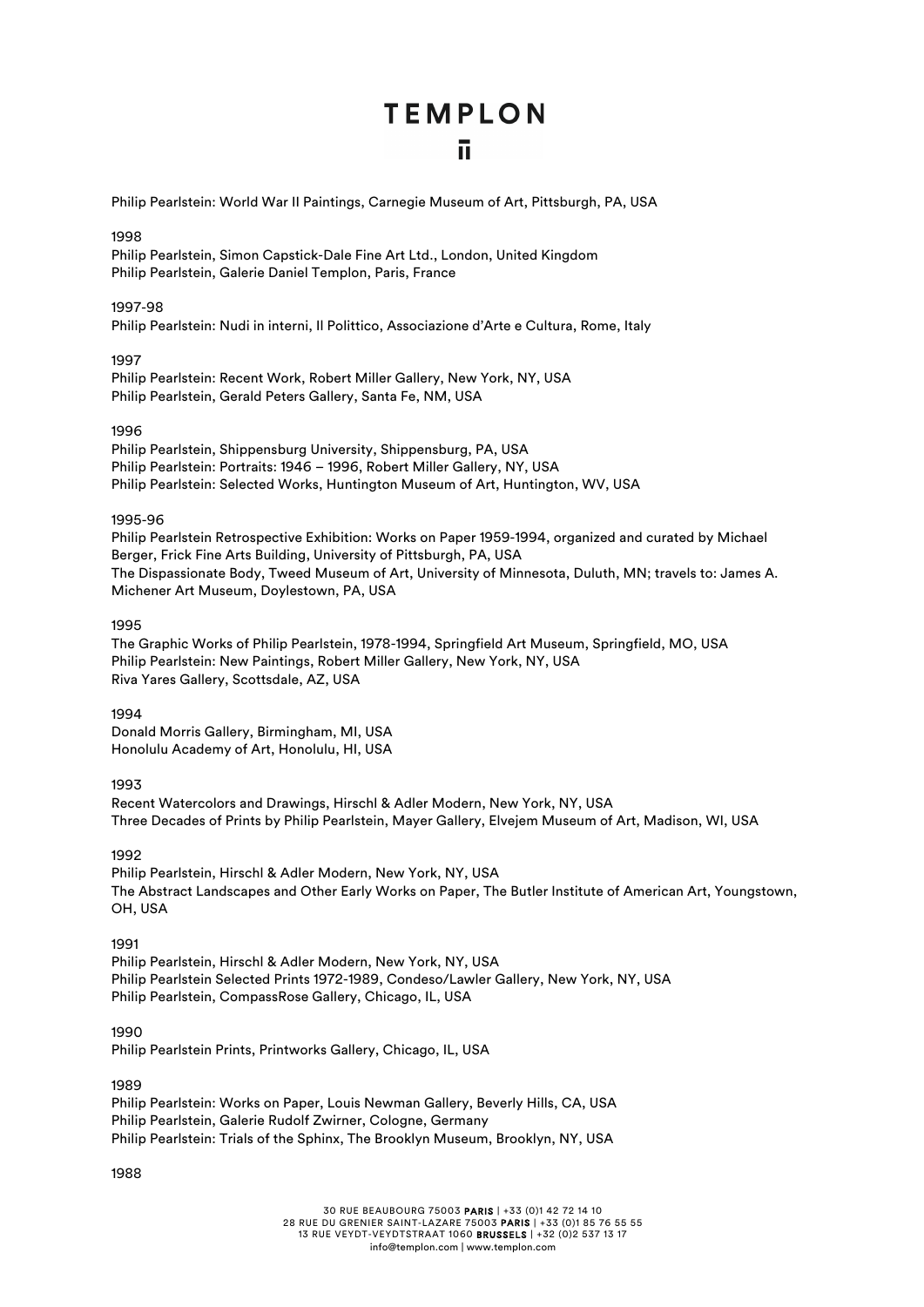Philip Pearlstein, Hirschl & Adler Modern, New York, NY, USA

#### 1987

Philip Pearlstein: Artist and Educator, Northern Illinois University, Art Gallery in Chicago, Chicago, IL, USA Philip Pearlstein, Recent Drawings, Marianne Friedland Gallery, Toronto, Canada Philip Pearlstein: Visiting Artist, State University of New York at Binghamton, Binghamton, NY, USA

#### 1986

Philip Pearlstein: Personal Selections, Sawhill Gallery, James Madison University, Harrisonburg, VA, USA Philip Pearlstein: Works on Paper, The Palace Theatre of the Arts, Stamford, CT, USA Philip Pearlstein: Works on Paper, Atlantic Center for the Arts, New Smyrna Beach, FL Philip Pearlstein, Amherst College, Amherst, MA, USA

#### 1985

Philip Pearlstein, Hirschl & Adler Modern, New York, NY, USA Philip Pearlstein: Prints and Watercolors: Nudes and Landscapes, Graphics I and II, Boston, MA, USA

#### 1984

Marianne Friedland Gallery, Toronto, Canada Fay Gold Gallery, Atlanta, GA, USA Landscapes and Ruins, Marsh Gallery, Richmond University, Richmond, VA, USA

#### 1983-84

Watercolors and Prints, The American Academy in Rome, Rome, Italy Philip Pearlstein: Paintings to Watercolors, University of Northern Iowa, Cedar Falls, IA, USA Philip Pearlstein: A Retrospective, Milwaukee Art Museum, Milwaukee, USA The Brooklyn Museum, Brooklyn, NY, USA Pennsylvania Academy of Fine Arts, Philadelphia, PA, USA Toledo Museum, Toledo, OH, USA Hebrew Union College, New York, NY, USA

#### 1983

Grandi Nudi, Acquarelli –Stampi, Il Ponte Galleria, Rome, Italy Philip Pearlstein: Prints and Watercolors (in honor of his retrospective at the Museum of Art, Carnegie Institute), Michael Berger Gallery, Pittsburgh, PA, USA

1982

Philip Pearlstein, New Paintings, Allan Frumkin Gallery, New York, NY, USA Philip Pearlstein: A Painter's Progress, Summit Art Center, Summit, NJ, USA Philip Pearlstein: Watercolors, Donald Morris Gallery, Birmingham, MI, USA

1981

Philip Pearlstein: Landscape Aquatints 1978-1980, Brooke Alexander, Inc., New York, NY, USA Philip Pearlstein: Paintings and Watercolors (traveling exhibition), John and Mable Ringling Museum of Art, Sarasota, FL, USA The Columbus Museum, Columbus, GA, USA Philip Pearlstein: Drawings and Watercolors, Reynolds/Minor Gallery, Richmond, VA, USA

1981

Marianne Friedland Gallery, Toronto, Canada Memorial Union Art Gallery, North Dakota State University, Fargo, ND, USA Weatherspoon Art Gallery, University of North Carolina, Greensboro, NC, USA Springfield Art Museum, Springfield, MA, USA Graphics I and II, Boston, MA, USA

1980 Donald Morris Gallery, Birmingham, MI, USA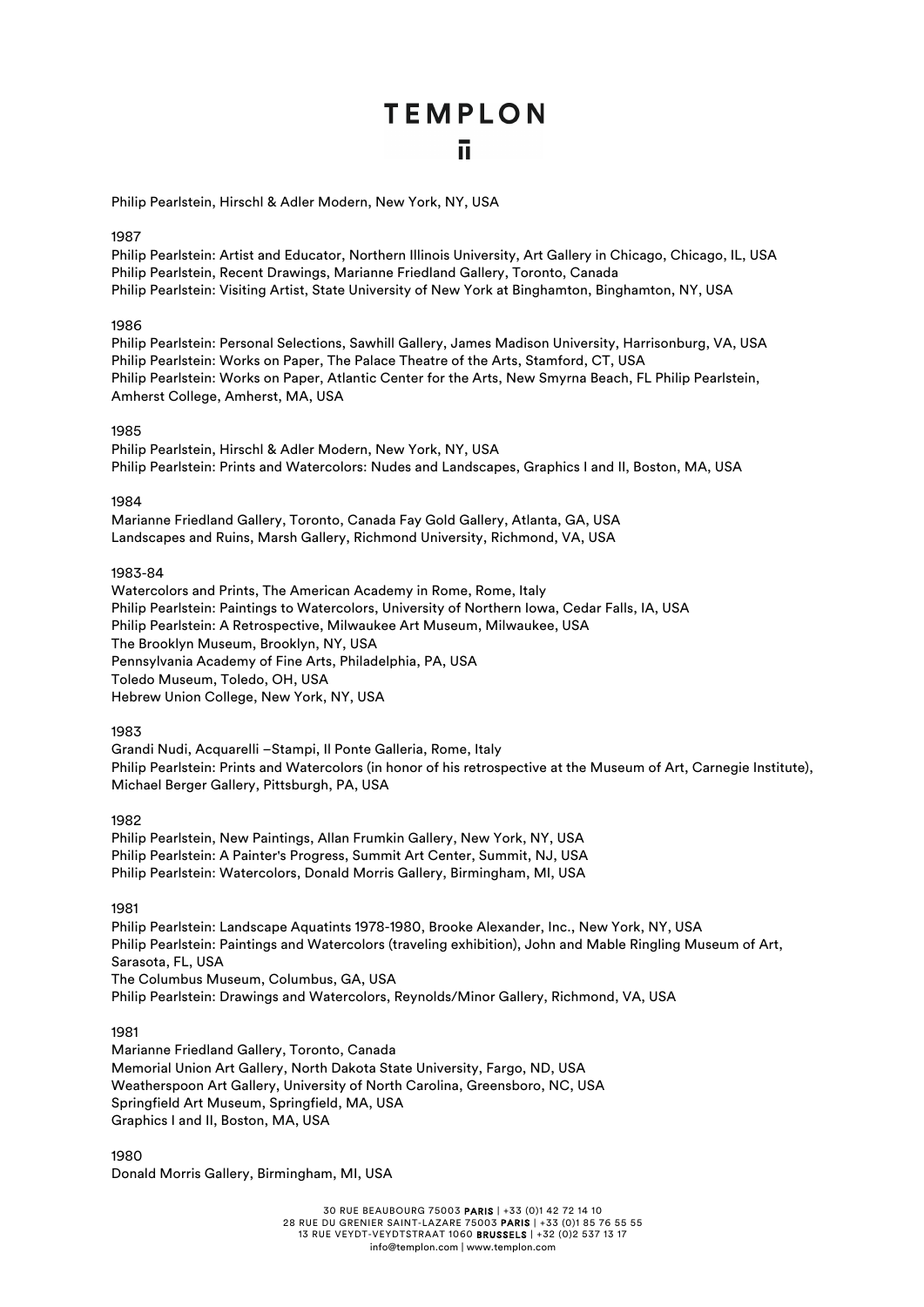Philip Pearlstein/New Watercolors Allan Frumkin Gallery, New York, NY, USA Associate American Artists, New York, USA

#### 1979

Galerie Jollenbeck, Cologne, Germany Gimpel Fils, London, United Kingdom Philip Pearlstein: Prints, Drawings and Paintings, Davidson Art Center, Center for the Arts Galleries, Wesleyan University, Middletown, CT, USA Carnegie-Mellon University, Pittsburgh, PA, USA Reed College Gallery, Portland, OR, USA

#### 1978-79

Harkus Krakow Gallery, Boston, MA, USA The Lithographs and Etchings of Philip Pearlstein, (traveling exhibition), Springfield Art Museum, Springfield, MO, USA

#### 1978

The Complete Prints of Philip Pearlstein and Philip Pearlstein Drawings, Madison Art Center, Madison, WI, USA Graphic Art of Philip Pearlstein, Kamp Gallery and Signer Fine Prints, St. Louis, MO, USA Philip Pearlstein: New Paintings, George Adams Gallery, New York, USA Philip Pearlstein: Prints from St. Louis Collections, University of Missouri, Saint Louis, MO, USA Philip Pearlstein: Prints from St. Louis Collections, University of Missouri, Saint Louis, MO, USA

1977

Philip Pearlstein, Watercolors and Drawings, Allan Frumkin Gallery, New York, NY, USA

1976

Barbara Fendrick Gallery, Washington, DC, USA Pearlstein Portraits: 1972-75 and Selected Studio Works, Allan Frumkin Gallery, New York, NY, USA Donald Morris Gallery, Detroit, MI, USA

#### 1975

Philip Pearlstein: The Human Figure, Gimpel Fils, London, United Kingdom Neuberger Museum of Art, Purchase College, State University of New York, Purchase, NY, USA Marianne Friedland Gallery, Toronto, Canada John Berger Gallery, Pittsburgh, PA, USA

1974-78 The Pearlstein Show (traveling exhibition), Landfall Press Gallery, Chicago, IL, USA

1974-75 Finch College, New York, NY (traveling exhibition)

#### 1973

Editions La Tortue, Paris, France

#### 1972-73

Philip Pearlstein: Paintings, Drawings, Prints, Donald Morris Gallery, Detroit, MI, USA

1972

Philip Pearlstein. Zeichnungen und Aquarelle die Druckgraphik (traveling exhibition), Staatliche Museen Preussischer Kulturbesitz, Kupferstichkabinett, Berlin-Dahlem, Germany

1971-72

Galerie M.E. Thelen, Cologne, Germany (traveling exhibition)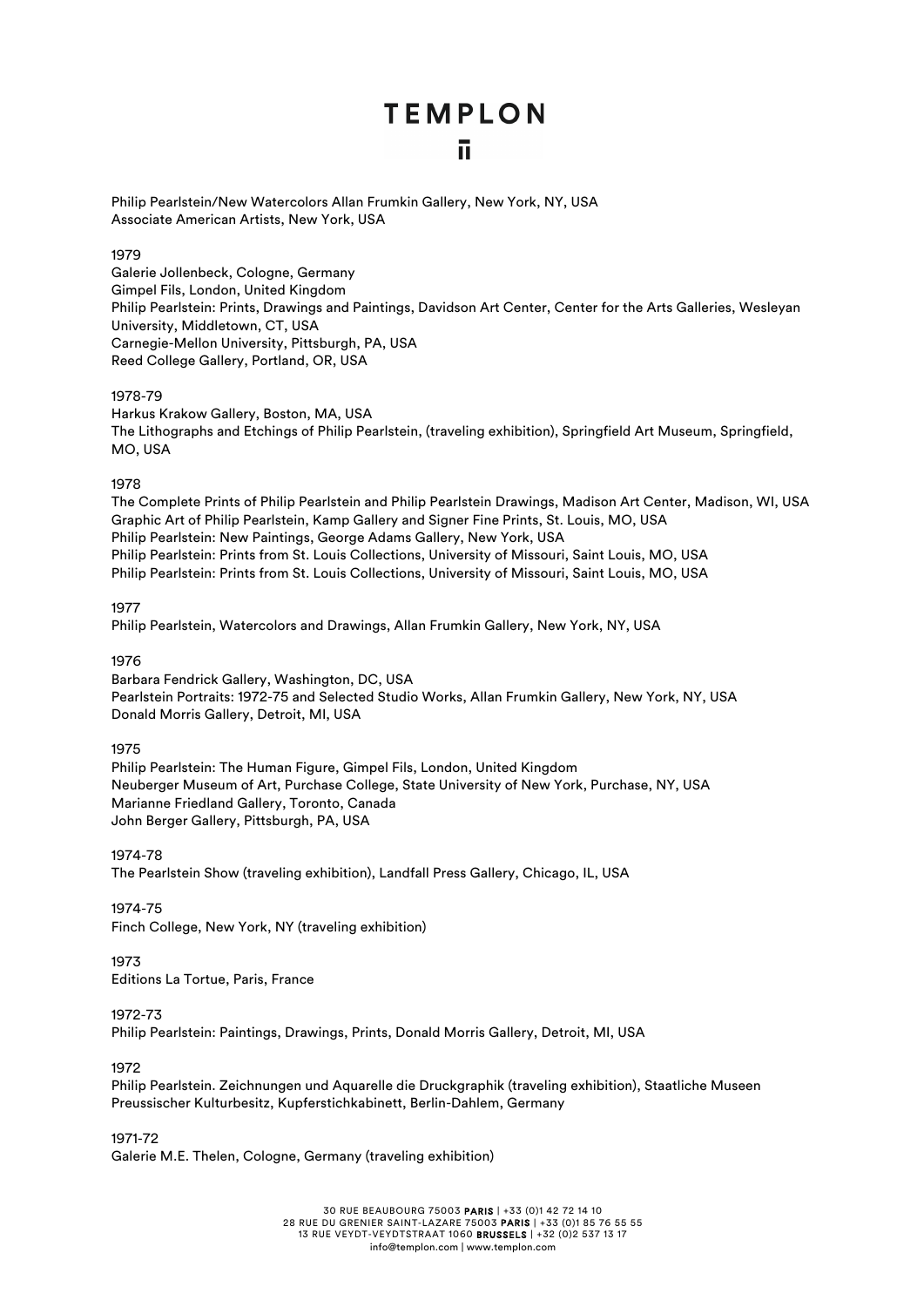1971 Graphics I and II Gallery, Boston, MA, USA

1970-71 Philip Pearlstein (traveling exhibition), Georgia Museum of Art, University of Georgia, Athens, GA, USA

#### 1970

Chatham College, Pittsburgh, PA, USA Allan Frumkin Gallery, New York, NY, USA

#### 1969

Allan Frumkin Gallery, Chicago, IL, USA Philip Pearlstein and the Figure, University of South Florida, Tampa, FL, USA Philip Pearlstein. New Paintings, Allan Frumkin Gallery, New York, NY, USA

#### 1968

Hewlett Gallery, Carnegie Mellon University, Pittsburgh, PA, USA

1967

Laura Knott Gallery, Dorothy Bell Study Center, Bradford Junior College, Bradford, MA, USA Allan Frumkin Gallery, New York, NY, USA

#### 1966

Allan Frumkin Gallery, Chicago, IL, USA Ceeje Galleries, Los Angeles, CA

#### 1965

Allan Frumkin Gallery, Chicago, IL, USA Ceeje Galleries, Los Angeles, CA, USA Reed College Gallery, Portland, OR, USA

1964 Allan Frumkin Gallery, New York, NY, USA Allan Frumkin Gallery, Chicago, IL, USA

1963

Allan Frumkin Gallery, New York, NY, USA

1962 Kansas City Art Institute, Kansas City, MO, USA Allan Frumkin Gallery, New York, NY, USA

1961 Allan Frumkin Gallery, New York, NY, USA

1960 Allan Frumkin Gallery, Chicago, IL, USA

1959 Philip Pearlstein, Paintings and Drawings, Peridot Gallery, New York, NY, USA Philip Pearlstein, Drawings, Tanager Gallery, New York, NY, USA

1957 Peridot Gallery, New York, NY, USA

1956 Peridot Gallery, New York, NY, USA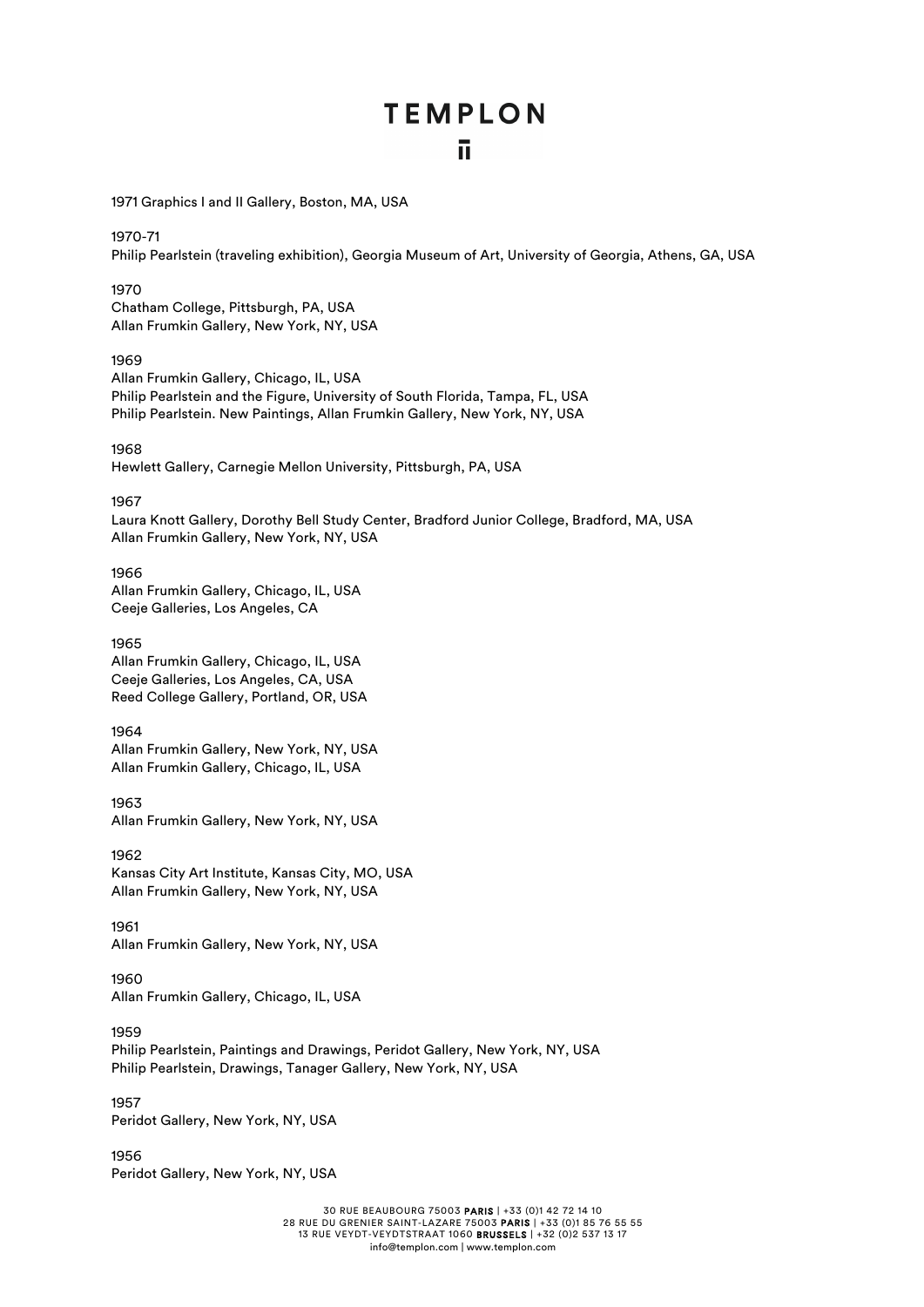1955 Philip Pearlstein, Paintings. Tanager Gallery, New York, NY, USA

#### GROUP EXHIBITIONS

#### 2018-19

Imagining Florida: History and Myth in the Sunshine State, Boca Raton Museum of Art, Boca Raton, FL, USA

#### 2018

30 Years: Frumkin/Adams, George Adams Gallery, New York, NY, USA New Perspectives: Approaches to Realist Painting, Messums Wiltshire, Wiltshire, England, UK Irving Sandler: Points of View, Neuberger Museum of Art, Purchase, NY, USA Summer of Love, Freight + Volume, New York, NY, USA Liquid Dreams, Ghebaly Gallery, Los Angeles, CA, USA Breaking the Mold: Investigating Gender at the Speed Art Museum, Speed Art Museum, Louisville, KY, USA Looking In: Portraits and Their Stories, Susquehanna Art Museum, Harrisburg, PA, USA

#### 2017

2017 Alumni Association Invitational, New York Studio School of Drawing, Painting and Sculpture, New York, NY, USA

Spring in to Summer with Andy Warhol and Friends!, Bruce Museum, Greenwich, CT, USA Philip Pearlstein: A Legacy of Influence, Arts Council of Princeton, NJ, USA

2016 Introspective, BravinLee, NY, USA

#### 2015-2016

Is/Isn't: Art on the Verge of Abstraction, George Adams Gallery, NY, USA

2015

2015 Annual: The Depth of the Surface, National Academy Museum, New York, USA 30 Year Retrospective Exhibition, Telluride Gallery of Fine Art

2014

Out of 10th Street and Into the 60s, Curated by Irving Sandler, Loretta Howard Gallery,

2013

Skin: An Artistic Atlas, Royal Hibernian Academy, Dublin, Ireland

2012

Jack Beal, Alfred Leslie, Philip Pearlstein, The Emergence of New Realism: Paintings and Drawings, 1960-1990. George Adams Gallery, New York, USA

The Annual: 2012, Contemporary since 1826, National Academy Museum, New York, USA

2011

Ellen Lanyon & Philip Pearlstein: Objects/Objectivity. Valerie Carberry Gallery, Chicago, IL, USA Weatherspoon Art Museum: 70 Years of Collecting, Weatherspoon Art Museum, The University of North Carolina at Greensboro, Greensboro, NC, USA

Thaw, Betty Cuningham Gallery, New York, NY, USA

Creating the New Century: Contemporary Art from the Dicke Collection, The Dayton Art Institute, Dayton, OH, USA

2010-11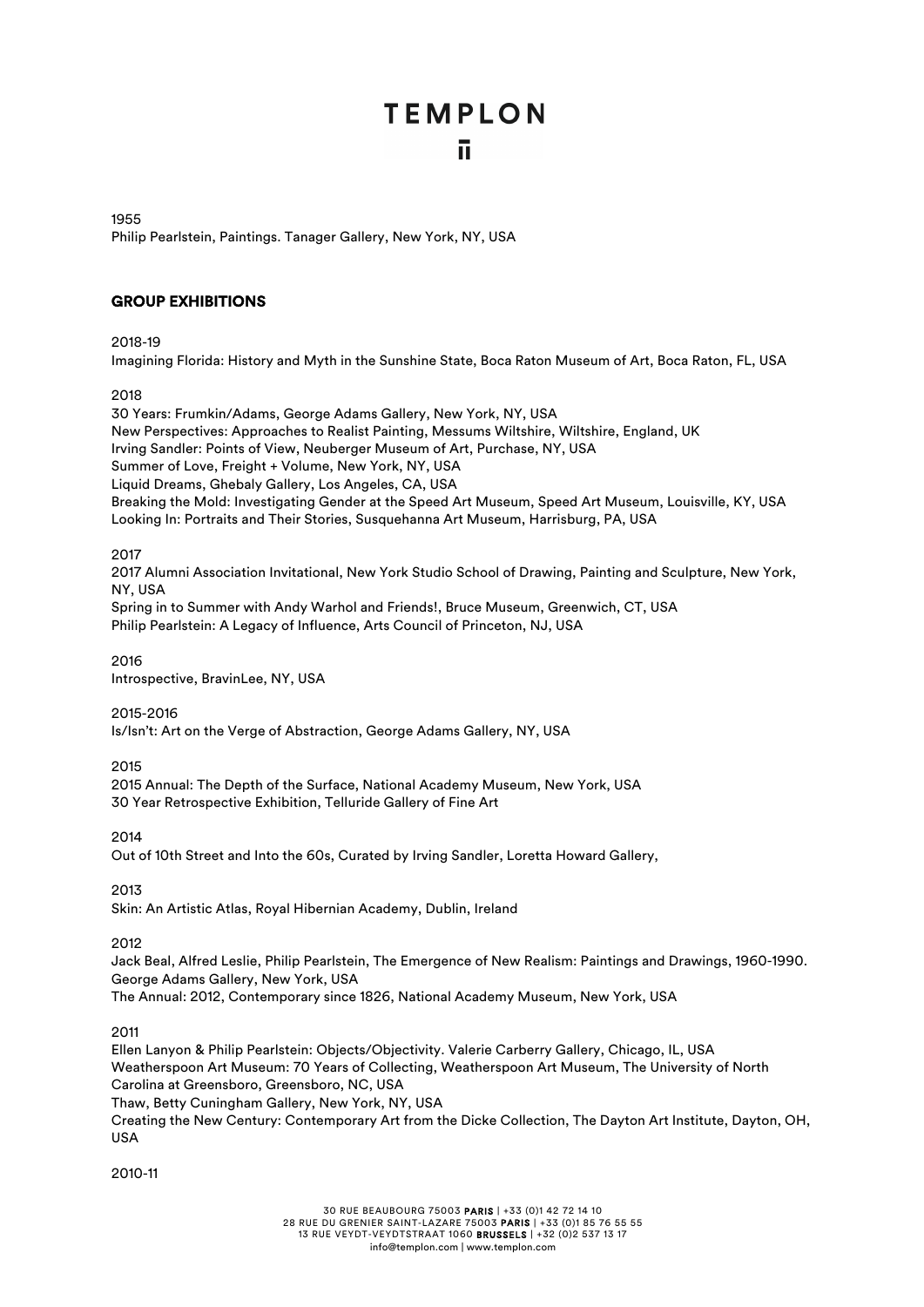An American Century: 20th-Century Master Drawings from the Collection, Santa Barbara Museum of Art, Santa Barbara, CA, USA

Facing the Figure: Selected Works from the Collection, 1962-2007, The Metropolitan Museum of Art, New York, USA

In the Company of Alice, Victoria Miro Gallery, London, UK

Flesh: Lucian Freud, Paula Rego, Philip Pearlstein, Marilyn Minter & Jenny Saville, Galerie Sophie Scheidecker, Paris, France

The figure: Then and Now, Delaware County Community College, Media, Pa, USA

#### 2009-10

Tears of Eros, Museo Thyssen-Bornemisza y Fundación Caja Madrid, Madrid, Spain

#### 2010

A Figural Presence, Alva de Mars Megan Chapel Art Center, Saint Anselm College, Manchester, NH, USA Naked! Curated by Adrian Dannatt, Paul Kasmin Gallery, New York, NY, USA

#### 2008

Sparks! The William T. Kemper Collecting Initiative, The Nelson-Atkins Museum of Art, Kansas City, MO, USA In the Eye of the Beholder, Boca Raton Museum of Art, Boca Raton, FL, USA

The 183rd Annual Exhibition of Contemporary American Art, National Academy Museum, New York, NY, USA New York Cool: Painting and Sculpture from the NYU Art Collection, Grey Art Gallery/New York University, New York, NY, USA

Visions: Selections from the James T. Dyke Collection of Contemporary Drawings, travelling exhibition: Naples Museum of Art, Naples, FL, USA

Arkansas Arts Center, Little Rock, AR, USA

#### 2007

The 182nd Annual Exhibition of Contemporary American Art, National Academy Museum, New York, NY, USA

#### 2006

An Assessment of contemporary Figuration, David Klein Gallery, Birmingham, MI, USA

#### 2005

Between Perception & Invention: Three Generations of Figurative Artists, Sharon Arts Gallery, Peterborough, NH, USA

Disegno, The One Hundred and Eighth Annual Exhibition, National Academy, New York, NY, USA State of the Art 2005 National Biennial Watercolor Invitational. Parkland Art Gallery, Champaign, IL, USA Suburban Fine Arts Center, Hinsdale, IL, USA

Western Biennial of Fine Art, curated by Edward Lucie-Smith, John Natsoulas Gallery, Davis, CA, USA

#### 2004-05

Picasso to Pop, A Growing Contemporary Collection, The Phoenix Art Museum, AZ, USA An American Odyssey 1945/1980 [Debating Modernism] (Traveling Exhibition), Circulo de Bellas Artes, Madrid, Spain ; Domus Artium 2002. DA2, Salamanca, Spain; Kiosco Alfonso, A Coruna, Spain; Queensborough Community College / CUNY, Bayside, NY, USA

#### 2004

Cento – Le Figure de il Polittico, Il Polittico, Rome, Italy Per Amore. La raccolta Caggiano, Complesso di Santa Sofia, Salerno, Italy Nudo, fra ideale e realta, Galleria d'Arte Moderna, Bologna, Italy Nudo, Galleria Forni, Bologna, Italy

2003

American Art Today: Faces and Figures, The Art Museum, Florida International University, Miami, FL, USA Form & Conscience: Figurative Art from Mid-Century to Present, Scott White Contemporary Art, La Jolla, CA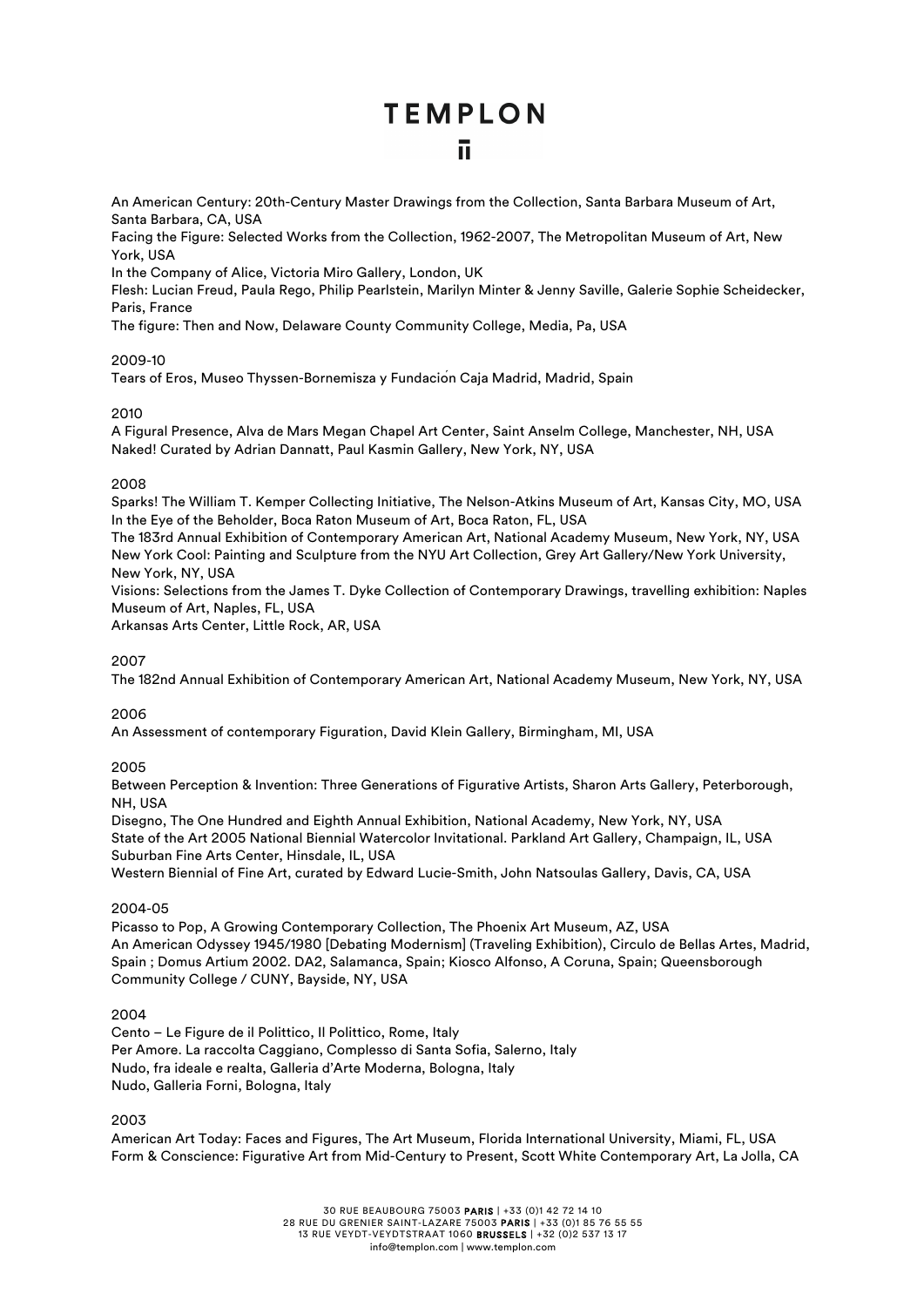#### 2002

Art Downtown: New Painting (exhibition sponsored by Wall Street Rising), 25 Broad Street, New York, NY, USA The Great American Nude, Bruce Museum, Greenwich, CT, USA

#### 2001-02

Abstract Expressionism and the 'New' American Realism: Paintings by Jack Beal and Philip Pearlstein, The Columbus Museum, Columbus, GA, USA

The Yager Museum, Oneonta, NY, USA

Figuration, J. Johnson Gallery, Jacksonville, FL, USA

Three Decades of Contemporary Art: The Dr. John & Rose M. Shuey Collection, Cranbrook Art Museum, Bloomfield Hills, MI, USA

#### 2001

Pennsylvania Painters Post 1950, Southern Alleghenies Museum of Art, Loretto, PA; Erie Art Museum, Erie, PA; Sordoni Gallery, Wilkes University, Wilkes-Barre, PA; James A. Michener Art Museum, Doylestown, PA; State Museum, Harrisburg, PA, USA Figuratively Literal: Contemporary Paintings from Metro-Detroit Collections, Elaine L. Jacob Gallery, Wayne State University, Detroit, MI, USA Breaking Boundaries, Scarfone-Hartley Galleries, University of Tampa, Tampa, FL, USA

Self-Made Men, DC Moore Gallery, New York, NY, USA

Breaking Boundaries, Scarfone-Hartley Galleries, University of Tampa, Tampa, FL, USA Festa di compleanno. Hermann Albert, Carlos Forns Bada, John Kirby, Philip Pearlstein, Il Polittico, Rome, Italy Invited! Works on Paper, First Street Gallery, New York, NY, USA Naked Since 1950, C&M Arts, New York, NY, USA

#### 2000-01

The Figure: Another Side of Modernism, Newhouse Center for Contemporary Art, Snug Harbor Cultural Center, Staten Island, NY

#### 2000

Interiors, The Gallery on the Hudson, Irvington, NY, USA Portraits and Figures, Carl Schlosberg Fine Arts, Sherman Oaks, CA, USA Dealer's Choice, Robert Kidd Gallery, Birmingham, MI, USA

#### 1999-2000

The American Century: Art & Culture 1950-2000, Whitney Museum of American Art, New York, NY, USA Contemporary American Realist Drawings. The Jalane and Richard Davidson Collection at The Art Institute of Chicago, The Art Institute of Chicago, Chicago, IL, USA

Green Woods and Crystal Waters: The American Landscape Tradition Since 1960, Philbrook Museum of Art, Tulsa, OK; Ringling School of Art and Design, Selby Gallery, Sarasota, FL; Davenport Museum of Art, Davenport, IA, USA

#### 1999

The Contemporary City, D C Moore Gallery, New York, NY The Figure, M D Modern, Houston, TX, USA 90th Anniversary of Tel Aviv-Yafo: Contemporary Cityscapes Israeli and American Artists, Tel Aviv Museum of Art, Tel Aviv, Israel

American Abstraction/American Realism: The Great Debate, Susquehanna Art Museum, Harrisburg, PA, USA Surviving Modernism: The Narrative Figure: Philip Pearlstein, Ruth Weisberg, Leon Golub, Margaret Lazzari, Gwenda Jay, Addington Gallery, Chicago, IL, USA

#### 1998-99

Extensions – Aspects of the Figure, Joseloff Gallery, University of Hartford, West Hartford, CT, USA

#### 1998

Meyerson & Nowinski Gallery, Seattle, WA, USA Ideal & Reality: the Classical Nude in XXth Century Art, Works on Paper, Rupertinum, Salzburg, Austria

> 30 RUE BEAUBOURG 75003 PARIS | +33 (0)1 42 72 14 10 28 RUE DU GRENIER SAINT-LAZARE 75003 PARIS | +33 (0)1 85 76 55 55 13 RUE VEYDT-VEYDTSTRAAT 1060 BRUSSELS | +32 (0)2 537 13 17 info@templon.com | www.templon.com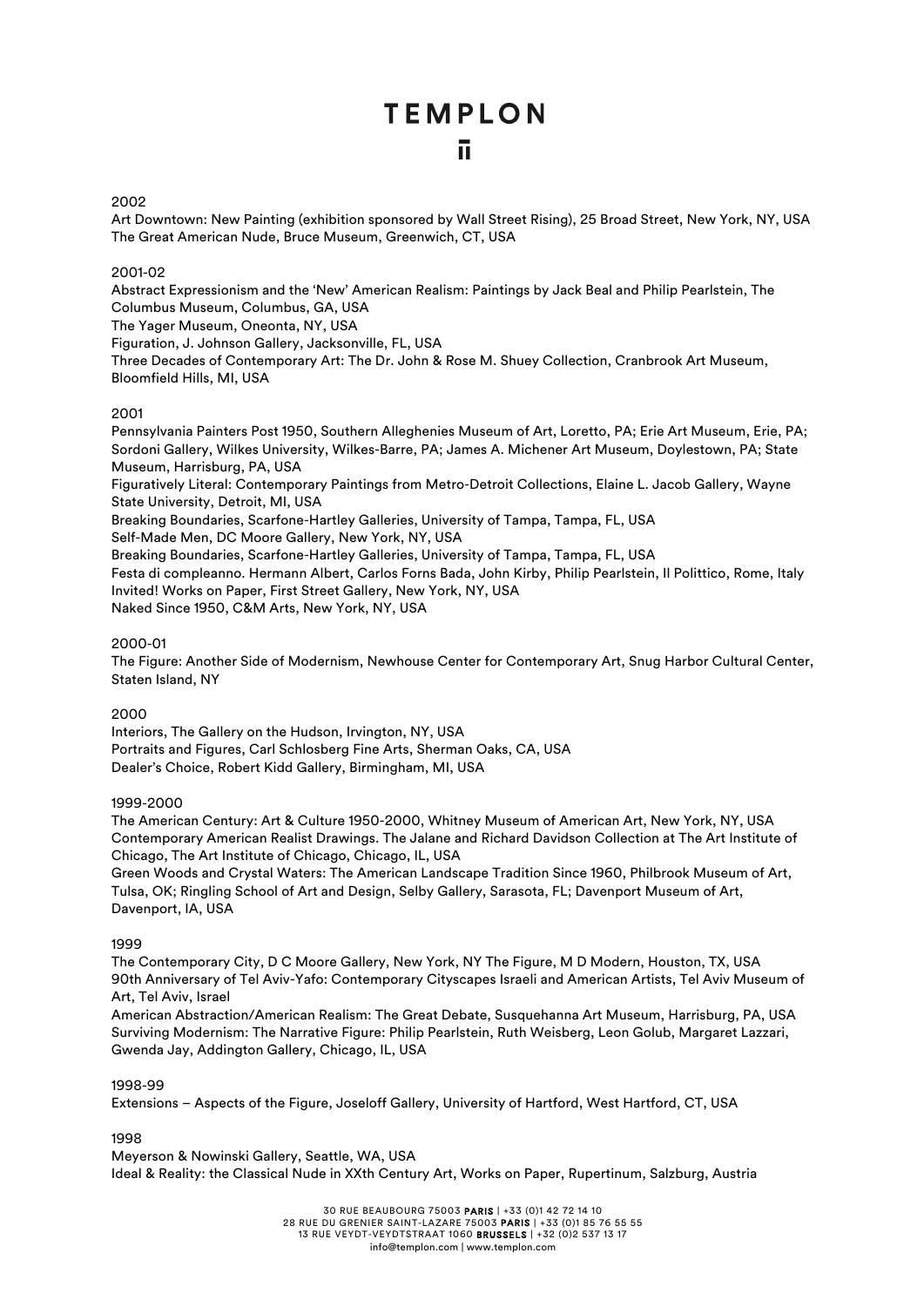Cleveland Collects Contemporary Art, Cleveland Museum of Art, Cleveland, OH, USA New York Perspectives, M B Modern, New York, NY, USA A Figurative Dialogue: Summer 1998, Andrew F. Sie Contemporary Art, Altamonte Springs, FL, USA The Forty-Fifth Biennial: The Corcoran Collects, 1907-1998, The Corcoran Gallery of Art, Washington, DC, USA

#### 1997

Twenty-fifth Anniversary Show, Gallery Camino Real, Boca Raton, FL, USA Feminine Image, Nassau County Museum of Art, Roslyn, NY, USA The Figure Revisited Part 2: Recent Work, The Gallery at Hastings-On-Hudson, Hastings-On-Hudson, NY, USA

#### 1996-97

Abstract Expressionism in the United States, Centro Cultural Arte Contemporaneo, Mexico City, Mexico

#### 1996

171st Annual Exhibition, National Academy of Design, New York, NY, USA Thomas J. Walsh Art Gallery, Fairfield University, Fairfield, CT, USA Regina A. Quick Center for the Arts, St. Bonaventure University, Orlean, NY, USA Going Places: Images of Travel and Transport, Hirschl & Adler Galleries, Inc., New York, NY, USA Summer Group Show, Robert Miller Gallery, New York, NY, USA Realism After Seven A.M.: Realist Painting After Edward Hopper, The Hopper House, Piermont, NY, USA 100th Anniversary Exhibition, The Century Club, New York, NY, USA

#### 1995-96

Premio Marco 1995, MARCO, Monterrey, Mexico

1995

The City: New York Visions, 1900-1995, ACA Gallery, New York, NY, USA The Urban Landscape, Gerold Wunderlich & Co., New York, NY, USA The Murray Collection, Scranton, PA, USA Annual Professional Painters' Exhibition, The Century Club, New York, NY, USA Legacy of Excellence: Faculty of the Brooklyn College Art Department, Images Art Gallery, New York, NY, USA American Interiors, Knoedler & Co., New York, NY, USA

1994-95

New York Realism Past and Present, Odakyu Museum, Tokyo, Japan ; Kagoshima City Museum of Art, Kagoshima, Japan; Kitakyushu Municipal Museum of Art, Fukuoka Prefecture, Japan; The Museum of Modern Art, Kinetsu, Osaka, Japan; Fukushima Prefecture Museum of Art, Fukushima City, Japan; Tampa Museum of Art, Tampa, FL, USA

Embody, Proctor Art Center, Bard College, Annandale-on-Hudson, NY, USA

#### 1994

American Realism & Figurative Painting, Cline Gallery, Santa Fe, NM, USA Gerald Wunderlich & Co., New York, NY Riva Yares Gallery, Santa Fe, NM, USA The Face of America: Contemporary Portraits in Watercolor, The Arts Guild of Old Forge, Old Forge, NY; McGill University Department of Architecture, Montreal, Canada; The Medicine Hat Art Gallery and Museum, Alberta, Canada Artist Member's Exhibition, The Century Club, New York, NY, USA Embody - The Photograph and the Figure, The Proctor Arts Center, Bard College, Annandale-on-Hudson, NY, USA

The Body, Nohra Haime Gallery, New York, NY, USA

#### 1993

Artists by Artists, Forum Gallery, New York, NY, USA Contemporary Realist Watercolor, Sewall Art Gallery, Rice University, Houston, TX, USA Drawing on the Figure, Carlsten Art Gallery, University of Wisconsin, Stevens Point, WI, USA Still Life 1963-1993, Gerald Peters Gallery, Santa Fe, NM, USA

30 RUE BEAUBOURG 75003 PARIS | +33 (0)1 42 72 14 10

28 RUE DU GRENIER SAINT-LAZARE 75003 PARIS | +33 (0)1 85 76 55 55

13 RUE VEYDT-VEYDTSTRAAT 1060 BRUSSELS | +32 (0)2 537 13 17 info@templon.com | www.templon.com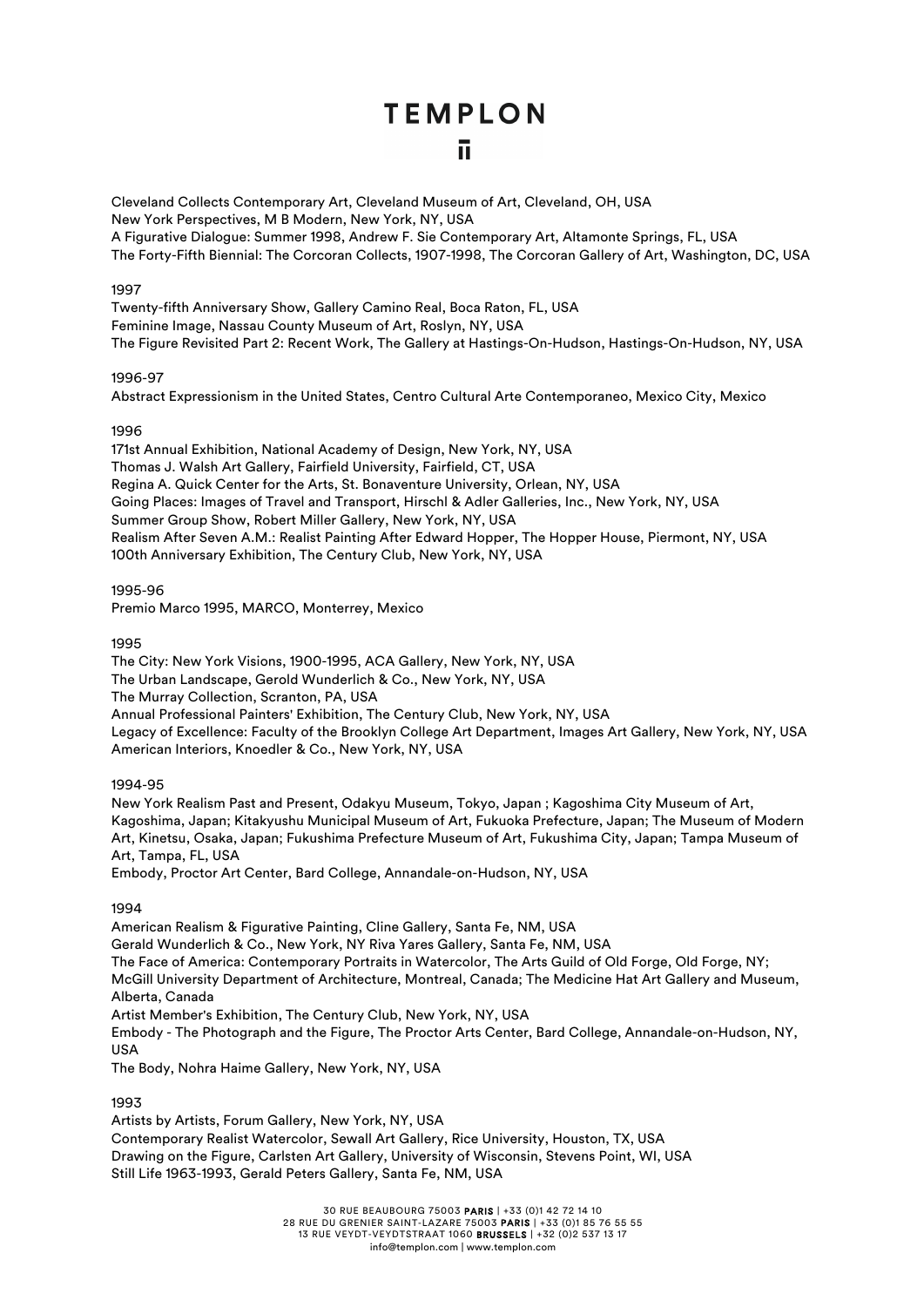### **TEMPLON** π

#### 1992

New American Figure Painting, Contemporary Realist Gallery, San Francisco, CA Adam & Eve, The Museum of Modern Art, Saitama, Japan

#### 1991 1991

Biennial Exhibition, Whitney Museum of American Art, New York, NY, USA Perspectives on Realism: 1950-1991, Louis Stern Galleries, Beverly Hills, CA, USA 1990 20+ Art for Artist's Sake: A Salute to Project Rembrandt, The Galleries of the Fashion Institute of Technology, New York, NY, USA

#### 1989

Drawings from Life, Research Foundation, City University of New York, New York, NY, USA The Figure, Arkansas Art Center, Little Rock, AK, USA From the Model, Whitney Museum of American Art at Philip Morris, New York, NY, USA

#### 1988

American Realism: The Glen C. Janss Collection, Boise Art Museum, Boise, ID, USA Lifelike, Lorence-Monk Gallery, New York, NY, USA

#### 1987-88

Comic Iconoclasm , Institute of Contemporary Arts, London, United Kingdom; Douglas Hyde Gallery, Dublin, Ireland; Cornerhouse Gallery, Manchester, United Kingdom; Circulo des Bellas Artes, Madrid, Spain; Louisiana Museum for Moderne Kunst, Humlebæk, Denmark

#### 1987

New Works: A Selection of Paintings and Works on Paper, Danforth Museum of Art, Framingham, MA, USA Visions of America - Two Hundred Years of American Genre 1787-1987, ACA Galleries, New York, NY, USA After Pollock: Three Decades of Diversity, Iannetti Lanzone Gallery, San Francisco, CA, USA

#### 1986-87

Viewpoint: Painting and the Third Dimension, Cranbrook Art Museum, Bloomfield Hills, MI, USA

#### 1986

Drawing and Drawings, Hudson River Museum, Trevor Park on Hudson, Yonkers, NY , USA The Watercolor Show, Elaine Benson Gallery, Bridgehampton, NY, USA Landscape, Seascape, Cityscape, Contemporary Arts Center, New Orleans, LA; Academy of Art, New York, NY; City Art Gallery, Raleigh, NC, USA

#### 1985

Contemporary Watercolor Painting: Influence from the East, College of the Mainland, Texas City, TX, USA Contemporary Figure Drawing, Concourse Gallery, Minneapolis College of Art and Design, Minneapolis, MN, USA

Interior, Exterior, Koplin Gallery, Los Angeles, CA, USA

Figuration Today, Harcus Gallery, Boston, MA, USA

Artist's Choosing Artists, The Artist's Choice Museum, New York, NY, USA

Independent Curators Incorporated 10th Anniversary Celebration Exhibition and Silent Auction, The Puck Building, New York, NY, USA

The 21st Weatherspoon Annual Exhibition: Art on Paper 1985, Weatherspoon Art Gallery, University of North Carolina at Greensboro, Greensboro, NC, USA

American Realism, the Precise Image, Isetan Museum, Tokyo, Japan

#### 1984

Nine Realist Painters Revisited, Robert Schoelkopf Gallery, New York, NY, USA The Artist's Choice Museum: The First Eight Years, The Artist's Choice Museum, New York, NY, USA

30 RUE BEAUBOURG 75003 PARIS | +33 (0)1 42 72 14 10

28 RUE DU GRENIER SAINT-LAZARE 75003 PARIS | +33 (0)1 85 76 55 55 13 RUE VEYDT-VEYDTSTRAAT 1060 BRUSSELS | +32 (0)2 537 13 17

info@templon.com | www.templon.com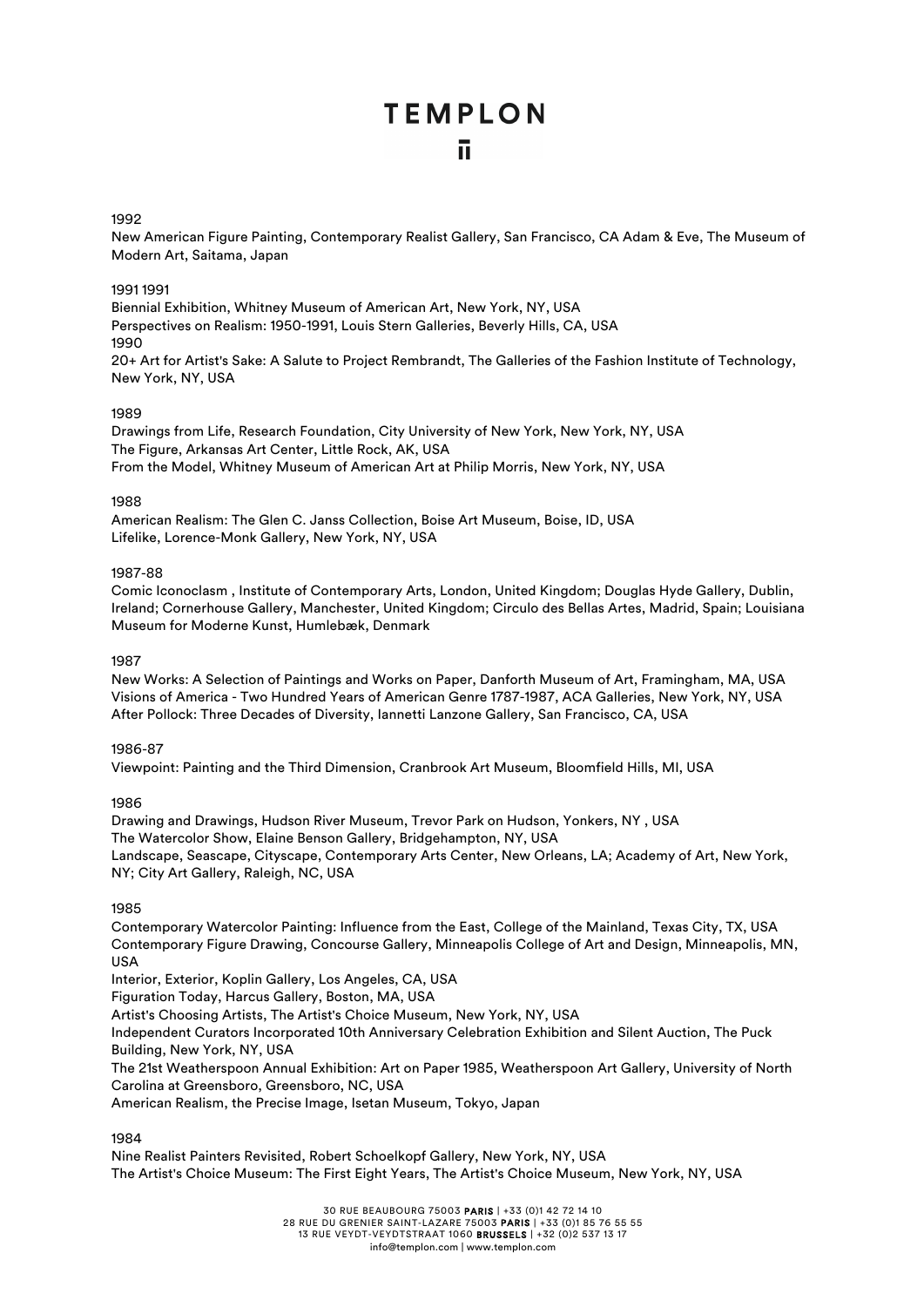#### 1983-84

Eighteen Artists at One West Fourth Street, Hebrew Union College, New York, NY, USA

#### 1983

Painted Light, Reading Public Museum, Reading, PA; Queens Museum, Flushing, NY; Colby College Art Museum, Waterville, ME; Butler Institute of American Art, Youngstown, OH, USA

The Figure Observed: Contemporary Life Drawings, University of Florida, Gainesville, FL, USA Tanager Gallery 1952-1962, Buecker and Harpsichords, New York, NY, USA

New York, New Work: Contemporary Paintings from New York Galleries, Delaware Art Museum, Wilmington, DE, USA

The Artist's Studio in American Paintings, Allentown Art Museum, Allentown, PA, USA

Works of the Faculty and Students of the Department of Fine Arts, Graduate School of Fine Arts, University of Pennsylvania, Philadelphia, PA, USA

158th Annual Exhibition, National Academy of Design, New York, NY, USA

Realist Watercolors, Visual Art Gallery, Florida International University, Miami, FL, USA

Perspectives on Contemporary American Realism: Works of Art on Paper from the Collection of Jalane and Richard Davidson, Pennsylvania Academy of Fine Arts, Philadelphia, PA, USA

#### 1982

Contemporary American Realism since 1960, Pennsylvania Academy of the Fine Arts, Philadelphia, PA Big Prints, Arts Council of Great Britain, UK

Homo Sapiens: the Many Images, The Aldrich Museum of Contemporary Art, Ridgefield, CT, USA

An Appreciation of Realism, Museum of Art Munson-Williams-Proctor Institute, Utica, NY, USA

#### 1981-82

Real, Really Real, Superreal, San Antonio Museum of Art, San Antonio, TX, USA

Amerikanische Malerei, 1930-1980, Haus der Kunst, Munich, Germany

Super Realism from the Morton G. Neumann Family Collection, Kalamazoo Institute of Arts, Kalamazoo, MI, USA

The Figure, Tibor de Nagy Gallery, New York, NY, USA

American Prints: Process and Proofs, Whitney Museum of American Art, New York, NY, USA

#### 1981

The Image in American Painting and Sculpture 1950-1980, Akron Art Museum, Akron, OH, USA Nudes, Angela Flowers Gallery, London, UK New Dimensions in Drawing, Aldrich Museum, Ridgefield, CT, USA

45th Annual National Painting Exhibition, Butler Institute, Youngstown, OH, USA

#### 1980-81

American Drawing in Black and White, Brooklyn Museum, Brooklyn, NY, USA

#### 1980

The Human Form, Contemporary American Figure Drawing and the Academic Tradition, Corcoran Gallery of Art, Washington, DC, USA

American Portrait Drawings, National Portrait Gallery, Washington, DC, USA

Reflections of Realism, Albuquerque Museum of Art, Albuquerque, NM, USA

Art on Paper, Weatherspoon Gallery, University of North Carolina, Greensboro, NC, USA

Master Prints from the Landfall Press, David and Alfred Smart Gallery, Chicago, NC, USA

Images in the Landscape: the Last Decade, University of New Hampshire, Durham, NH, USA

Aspects of the 70's: Directions in Realism, Danforth Museum, Framingham, MA, USA

The Figurative Image, University of Hartford, Hartford, CT, USA

Contemporary Naturalism: Works of the '70's, Nassau County Museum of Fine Arts, Roslyn, NY, USA

Realism/Photo-Realism, Philbrook Art Center, Tulsa, OK, USA

American Drawings, Du Bose Gallery, Houston, TX, USA

Three Realists: Jack Beal, Alfred Leslie and Philip Pearlstein, Audrey Strohol Gallery, Memphis, TN, USA

30 RUE BEAUBOURG 75003 PARIS | +33 (0)1 42 72 14 10

28 RUE DU GRENIER SAINT-LAZARE 75003 PARIS | +33 (0)1 85 76 55 55

13 RUE VEYDT-VEYDTSTRAAT 1060 BRUSSELS | +32 (0)2 537 13 17

info@templon.com | www.templon.com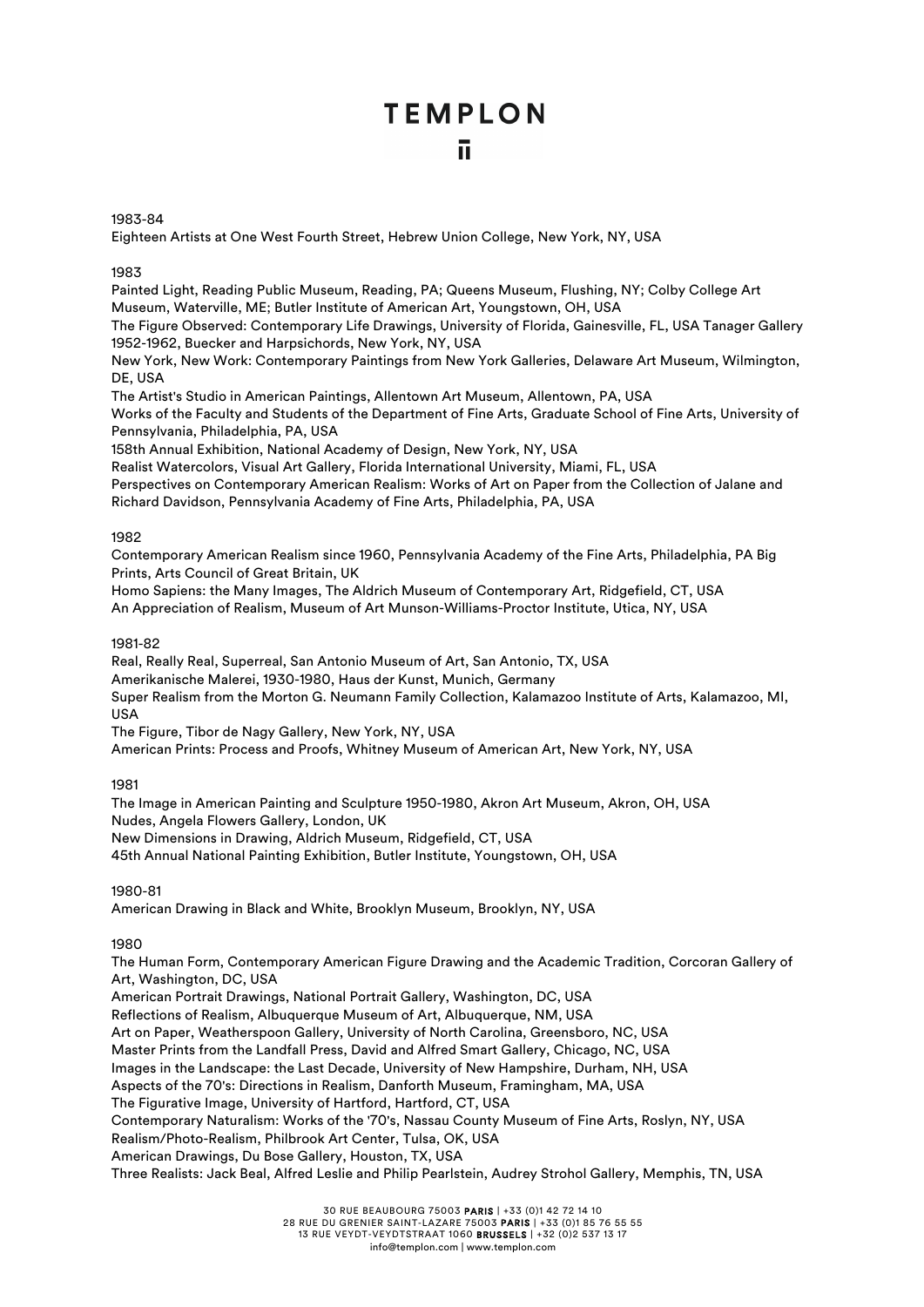Early and Late, Allan Frumkin Gallery, New York, NY, USA American Figure Painting 1960-1980, The Chrysler Museum, Norfolk, VA, USA

#### 1979

Six Painters of the Figure, University of Colorado, Boulder, CO, USA

The Opposite Sex: A Realistic Viewpoint, University of Missouri, Kansas City, and Miami-Dade Community College, Miami, FL, USA

Biennial Exhibition, Whitney Museum of American Art, New York, NY, USA

Figurative/Realist Art: A Benefit Exhibition for the Artist's Choice Museum, The Artist's Choice Museum, New York, NY, USA

Late Twentieth Century Art from the Sydney and Frances Lewis Foundation (traveling exhibition), Institute of Contemporary Art, University of Pennsylvania, Philadelphia, PA, USA

#### 1978

Selected 20th Century Nudes, Harold Reed Gallery, New York, NY, USA The Figure Thirteen Ways, Landmark Gallery, New York, NY, USA Return of Realism, Part One. Four from the Allan Frumkin Gallery: Jack Beal, Alfred Leslie, Willard Midgette, Philip Pearlstein, Meadowbrook Art Gallery, Oakland University, Rochester, MI, USA

#### 1977

Eight Contemporary Realists, Pennsylvania Academy of Fine Arts, Philadelphia, PA, USA New Figurative Painting, Spoleto Festival, Charleston, SC, USA Brooklyn College Art Department Past and Present: 1942-1977, Davis and Long Company and Robert Schoelkopf Gallery, New York, NY, USA Nothing but Nudes, Whitney Museum of American Art, New York, NY, USA View of a Decade, Tenth Anniversary Exhibition, Museum of Contemporary Art, Chicago, IL, USA Tenth Street Days: the Co-ops of the 50's, Gallery Association of New York State, New York, NY, USA

#### 1976

Exhibition of Liturgical Art, Civic Center, Philadelphia, PA, USA America 1976 (traveling exhibition sponsored by the United States Department of the Interior), Corcoran Gallery of Art, Washington, DC, USA Portraits USA 1776-1976, Pennsylvania State University Museum of Art, University Park, PA, USA

#### 1975-77

Recent American Etching (traveling exhibition), Davidson Art Center, Middletown, CT, USA

#### 1975

Seventy Second American Exhibition, Art Institute, Chicago, IL, USA Realismus and Realität, Kunsthalle, Darmstadt, Germany Candid Painting, American Genre 1950-1975, DeCordova Museum, Lincoln, MA, USA 34th Biennial, Corcoran Gallery of Art, Washington, DC, USA Contemporary American Painting, Randolph-Macon Women's College, Lynchburg, VA, USA Portrait Painting 1975, Allan Frumkin Gallery, New York, NY, USA Watercolors and Drawings - American Realists, Louis K. Meisel Gallery, New York, NY, USA Figure as Form, American Painting 1930-1975, Museum of Fine Arts, St. Petersburg, FL, USA Drawings: Techniques and Types, William Benton Museum, University of Connecticut, Storrs, CT Modern Painters/The Self and Others, Wildenstein Gallery, New York, NY, USA

#### 1974

Seven Realists, Yale University Art Gallery, New Haven, CT Aspects of the Figure, Cleveland Museum of Art, Cleveland, OH, USA

ARS 74, Helsinki Museum of Art, Helsinki, Finland

First International Biennial Exhibition of Figurative Painting, National Museum of Modern Art, Tokyo, Japan Seventy-First American Exhibition, Art Institute, Chicago, IL, USA

The Figure in Recent American Painting (traveling exhibition), Westminster College, New Wilmington, PA, USA

30 RUE BEAUBOURG 75003 PARIS | +33 (0)1 42 72 14 10

28 RUE DU GRENIER SAINT-LAZARE 75003 PARIS | +33 (0)1 85 76 55 55 13 RUE VEYDT-VEYDTSTRAAT 1060 BRUSSELS | +32 (0)2 537 13 17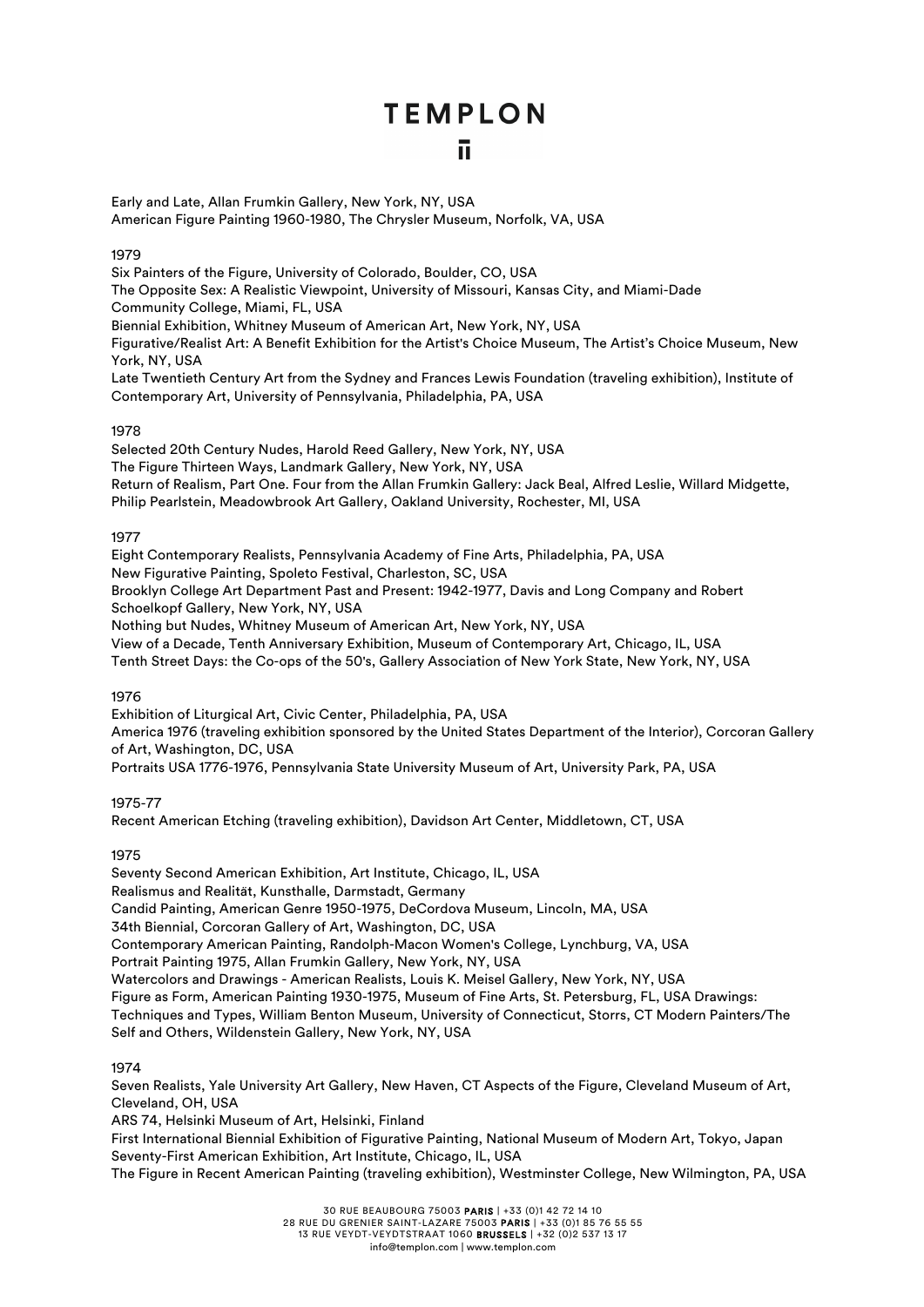Selections in Contemporary Realism, Akron Art Institute, Akron, OH, USA Living American Artists and the Figure, Pennsylvania State University Museum of Art, University Park, PA, USA Contemporary Portraits by American Painters, Lowe Art Museum, Coral Gables, FL, USA New Portraits, Whitney Museum of American Art, New York, NY, USA American Works on Paper, William Zierler Gallery, New York, NY, USA Twelve American Painters, Virginia Museum of Fine Arts, Richmond, VA, USA

#### 1973

25 Years of American Painting 1948-1973, Des Moines Art Center, Des Moines, IO, USA Biennial Exhibition, Whitney Museum of American Art, New York, NY, USA American Sharp Focus Realism, Galerie Lowenadler, Stockholm, Sweden Drawings by Seven American Realists, Harcus-Krakow Gallery, Boston, MA, USA The Male Nude, Hofstra University, Hempstead, NY, USA

#### 1972-73

The Realist Revival, Cultural Center and American Federation of Arts, New York, NY, USA American Drawings, Whitney Museum of American Art, New York, NY, USA

#### 1972

Phases of New Realism, Lowe Art Museum, University of Miami, FL, USA Sharp Focus Realism, Sidney Janis Gallery, New York, NY, USA Relativierende Realismus, Stedelijk van Abbemuseum, Eindhoven, The Netherlands Painting and Sculpture Today 1972, Indianapolis Museum of Art, Indianapolis, IN, USA

#### 1971-72

Return to the Figure, Pennsylvania Academy of Fine Arts, Philadelphia, PA, USA

#### 1971

Alfred Leslie, Philip Pearlstein, Wayne Thiebaud: Contemporary Views of Man, Hayden Gallery, Massachusetts Institute of Technology, Cambridge, MA, USA

32nd Biennial Exhibition, Corcoran Gallery of Art, Washington, DC, USA

#### 1970

22 Realists, Whitney Museum of American Art, New York, NY, USA Third Invitational Exhibition of Painting and Sculpture, School of Art Galleries, Kent State University, Kent, OH, USA

Contemporary American Painting and Sculpture from New York Galleries, Delaware Art Museum, Wilmington, DE, USA

Five Years' Acquisitions of the Friends of the Whitney Museum of American Art, Whitney Museum of American Art, New York, NY, USA

Recent Acquisitions, Whitney Museum of American Art, New York, NY, USA

Summer Show, Allan Frumkin Gallery, New York, NY, USA

The Survey of Lithography, Weatherspoon Art Gallery, University of North Carolina, Greensboro, NC, USA

#### 1969-71

Institute of International Education: Artists Abroad (traveling exhibition), Graham Gallery, New York, NY

#### 1969-70

Annual Exhibition, Whitney Museum of American Art, New York, NY, USA Critics Choice 1969-70, Syracuse University School of Art, Syracuse, NY, USA

#### 1969

Contemporary American Painting and Sculpture 1969, Krannert Art Museum, University of Illinois, Champaign-Urbana, IL, USA

Nebraska Art Association 73rd Annual Exhibition of Contemporary Art, University of Nebraska, Lincoln, NE, USA

30 RUE BEAUBOURG 75003 PARIS | +33 (0)1 42 72 14 10

28 RUE DU GRENIER SAINT-LAZARE 75003 PARIS | +33 (0)1 85 76 55 55 13 RUE VEYDT-VEYDTSTRAAT 1060 BRUSSELS | +32 (0)2 537 13 17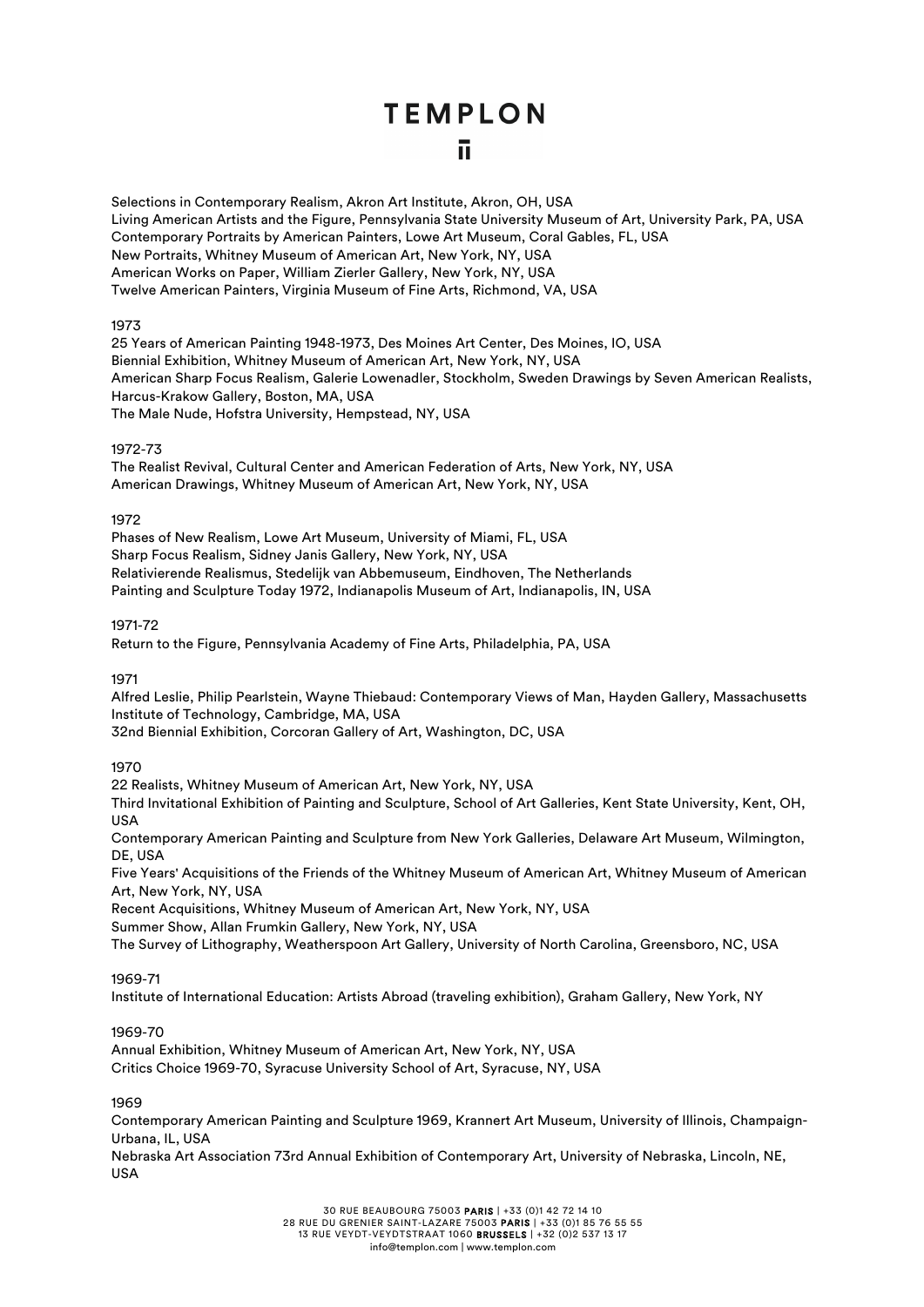Directions 2: Aspects of a New Realism, Milwaukee Art Center, Milwaukee, MN, USA Frumkin Summer Show, Allan Frumkin Gallery, New York, NY, USA The Dillard Collection: First Four Years, Weatherspoon Art Gallery, University of North Carolina at Greensboro, Greensboro, NC, USA Five Figurative Artists, Indiana University Art Museum, Bloomington, IN, USA

#### 1969

Gallo/Pearlstein/Thiebaud, Van Deusen Gallery, School of Art, Kent State University, Kent, OH, USA Varieties of Figurative Art, Procter Art Center, Bard College, Annandale-on-Hudson, NY, USA American Report - The Sixties, Denver Art Museum, Denver, CO, USA

1968 Contemporary American Painting from New York Galleries, Delaware Art Museum, Wilmington, DE, USA

#### 1967

Acquisitions Exhibition, University of Massachusetts, Art Gallery, Amherst, MA, USA Realism Now, Vassar College Art Gallery, Poughkeepsie, NY, USA Painting and Sculpture Today - '68, Indianapolis Museum of Art, Indianapolis, IN, USA Festival/Critics Choose Graphic Art, Haags Gemeente-Museum, The Hague, The Netherlands La nueva veta; la Figura, Centro de Artes Visuales del Instituto Torcuato di Tella, Buenos Aires, Argentina

#### 1967-68

East Coast-West Coast Paintings, Museum of Art, University of Oklahoma, Norman, OK, USA The Figure International: 1967-68, Art Museum of South Texas, Corpus Christi, TX, USA The Big Figure, Wilcox Gallery, Swarthmore College, PA, USA Untitled, 1968, San Francisco Museum of Art, San Francisco, CA, USA

#### 1967

Pittsburgh International Exhibition of Contemporary Painting and Sculpture, Pittsburgh, PA, USA 1967 Annual Exhibition of Contemporary Painting, Whitney Museum of American Art, New York, NY, USA Painting & Sculpture Today -'67 Indianapolis Museum of Art, Indianapolis, IN, USA Sources for Tomorrow (50 American Paintings 1946-66 selected from The James A. Michener Foundation Collection, Allentown Art Museum), Columbus Museum of Arts and Crafts, Columbus, GA; (traveled to: The John Wanamaker Fine Arts Gallery, Philadelphia, PA, New York Visits Philadelphia), USA

Collectors' Items 1967, Akron Art Institute, Akron, OH, USA

Contemporary American Art, The Arkansas Arts Center Galleries, Little Rock, AK, USA

30th Biennial Exhibition of Contemporary American Painting, Corcoran Gallery of Art, Washington, DC, USA Contemporary American Painting and Sculpture, Krannert Art Museum, University of Illinois, Champaign-Urbana, IL, USA

Group Exhibition, Wilcox Gallery, Swarthmore College, Swarthmore, PA, USA Portraits of Artists by Artists, Capricorn Gallery, New York, NY, USA

Focus on Light, New Jersey State Museum, Cultural Center, Trenton, NJ, USA

L.A. - N.Y. Drawings of the 1960's (traveling exhibition), University of Colorado, Boulder, CO, USA

Summer Show, Allan Frumkin Gallery, New York, NY, USA

The Dillard Collection, Weatherspoon Art Gallery, University of North Carolina at Greensboro, Greensboro, NC, USA

Recent Figurative Art, Bennington College, Bennington, VT, USA

Current Trends, Hartford Art School of the University of Hartford, Hartford, CT, USA

#### 1966-67

A Point of View (Selected Paintings and Drawings from The Richard Brown Baker Collection) The University Art Gallery, Oakland University, Rochester, MI, USA

1966

Selections from the James A. Michener Foundation Collection, Birmingham Museum of Art, Birmingham, AL, USA

Drawing, The University Art Museum of The University of Texas at Austin, Austin, TX, USA

30 RUE BEAUBOURG 75003 PARIS | +33 (0)1 42 72 14 10

28 RUE DU GRENIER SAINT-LAZARE 75003 PARIS | +33 (0)1 85 76 55 55 13 RUE VEYDT-VEYDTSTRAAT 1060 BRUSSELS | +32 (0)2 537 13 17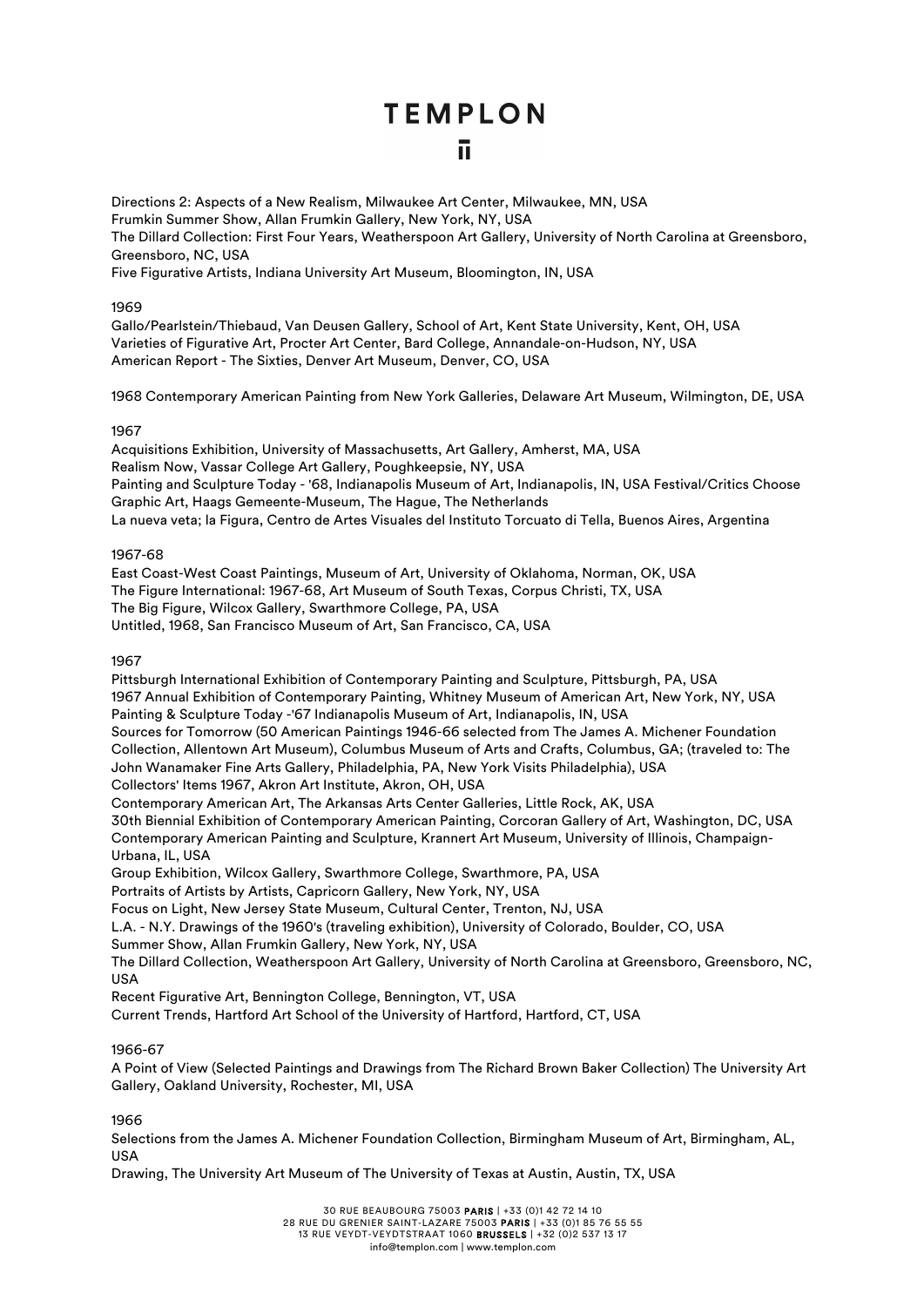Conditional Commitment...The Artist's Terms, Brooklyn Center of Long Island University, Brooklyn, NY, USA Homage to American Art, Allan Frumkin Gallery, New York, NY, USA New Acquisitions 1963-1966 The James A. Michener Foundation Collection, Allentown Art Museum, Allentown, PA, USA Review, Allan Frumkin Gallery, New York, NY, USA The Media of Art: Now, University of Kentucky Art Gallery, Lexington, KY, USA Group Show, The Contemporary Gallery (under the auspices of the Jewish Community Center), Kansas City, MO, USA

#### 1965-66

The Figure-International, State University of New York at Plattsburgh, Plattsburgh, NY, USA

#### 1965

The Drawing Society New York Regional Exhibition, Gallery of Modern Art, New York, NY, USA Contemporaries I, Gallery of Modern Art, New York, NY, USA

One Hundred Contemporary American Drawings, University of Michigan Museum of Art, Ann Arbor, MI, USA Contemporary American Painting and Sculpture, Krannert Art Museum, University of Illinois, Champaign-Urbana, IL, USA

Critics Choice: Art Since World War II (1965 Kane Memorial Exhibition in Honor of the Bicentennial of Brown University), Providence Art Club, Providence, RI, USA

Wilcox Gallery, Swarthmore College, Swarthmore, PA, (two man exhibition with Charles Cajori), USA A Decade of American Drawings 1955-1965, Whitney Museum of American Art, New York, NY, USA 25th Annual Society for Contemporary American Art Exhibition, The Art Institute of Chicago, Chicago, IL Eighteen Painters, The Parrish Art Museum, Southampton, NY, USA

New York University Art Alumni Exhibition, New York University Art Collection, New York, NY, USA Art on Paper 1965, Weatherspoon Art Gallery, University of North Carolina, Greensboro, NC, USA

#### 1964-65

The 1964 Pittsburgh International Exhibition of Contemporary Painting and Sculpture, Museum of Art, Carnegie Institute, Pittsburgh, PA, USA

#### 1964

Summer Show, Allan Frumkin Gallery, New York, NY, USA

#### 1963-65

Graphics '63, University of Kentucky Art Gallery, Lexington, KY, USA

1963-64

Nine Realist Painters, Robert Schoelkopf Gallery, New York, NY, USA

#### 1963

Contemporary Watercolors and Drawings for Purchase Consideration, The University of Michigan Museum of Art, Ann Arbor, MI, USA

Review of the Season, Allan Frumkin Gallery, New York, NY, USA

Review of the Season, San Francisco Museum of Art, San Francisco, CA, USA

#### 1962-63

Annual Exhibition, Whitney Museum of American Art, New York, NY, USA

#### 1962

10th Street – 1952; 10th and Final Year Group Show ("Closing Show"), Tanager Gallery, New York, NY, USA Second Knoxville Art Center National Exhibition, McClung Museum Art Gallery, University of Tennessee, Knoxville, TN, USA

22nd Annual Society for Contemporary American Art Exhibition, Art Institute of Chicago, Chicago, IL, USA The First Five Years, Whitney Museum of American Art, New York, NY, USA Recent Figurative Painting, Kansas City Art Institute, Kansas City, MO, USA

30 RUE BEAUBOURG 75003 PARIS | +33 (0)1 42 72 14 10

28 RUE DU GRENIER SAINT-LAZARE 75003 PARIS | +33 (0)1 85 76 55 55 13 RUE VEYDT-VEYDTSTRAAT 1060 BRUSSELS | +32 (0)2 537 13 17

info@templon.com | www.templon.com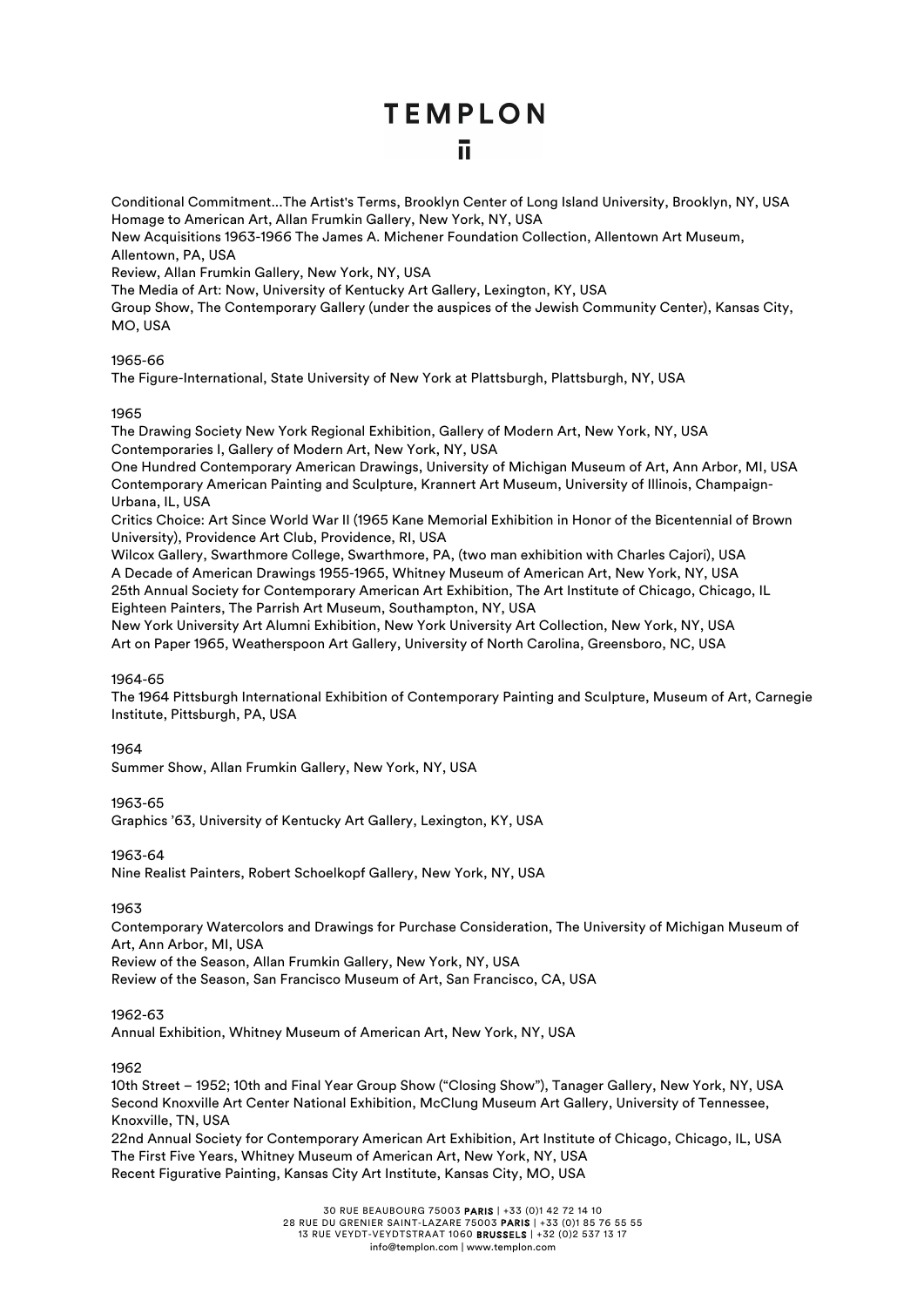Figures, Kornblee Gallery, New York, NY, USA

Summer Exhibition - 15th Annual Creative Arts Program, University of Colorado, Boulder, CO, USA Summer Show, Allan Frumkin Gallery, New York, NY, USA

#### 1962

Recent Figure Painting, Kansas City Art Institute, Kansas City, MO, USA

1961

Group Show, Tanager Gallery, New York, NY, USA Review of the Season and Gallery Group, Allan Frumkin Gallery, New York, NY, USA The Private Myth, Tanager Gallery, New York, NY, USA Graphics '61, University of Kentucky Art Gallery, Lexington, KY, USA

1960

Group Christmas Show, Tanager Gallery, New York, NY, USA

1958-59

Annual Exhibition, Whitney Museum of American Art, New York, NY, USA

1958 Group Show (October), Tanager Gallery, New York, NY, USA Recent Acquisitions, Whitney Museum of American Art, New York, NY, USA

1957

10th Street Show, Tanager Gallery, New York, NY, USA Nebraska Art Association 67th Annual Exhibition of Contemporary Art, The University of Nebraska, Lincoln, NE, **IISA** Sixth New York Artists' Annual ("Stable Annual"), Stable Gallery, New York, NY, USA Group Show, Tanager Gallery, New York, NY, USA Christmas Show- Drawings, Tanager Gallery, New York, NY, USA

1956-57

Annual Exhibition, Whitney Museum of American Art, New York, NY, USA

1956

Expressionism 1900-1955, Walker Art Center, Minneapolis, MN, USA The Thirteen Members, Tanager Gallery, New York, NY, USA Nebraska Art Association 66th Annual Exhibition of Contemporary Art, The University of Nebraska, Lincoln, NE, USA Fifth New York Artists' Annual ("Stable Annual"), Stable Gallery, New York, NY, USA Group Show - 15 Painters, Tanager Gallery, New York, NY, USA

1955-56

1955 Annual Exhibition of Contemporary American Painting, Whitney Museum of American Art, New York, NY, USA

1955

Fourth New York Artists' Annual ("Stable Annual"), Stable Gallery, New York, NY, USA The 1955 Pittsburgh International Exhibition of Contemporary Painting, Museum of Art, Carnegie Institute, Pittsburgh, PA, USA 10 Painters, Tanager Gallery, New York, NY, USA

1954-55 Group Christmas Show, Tanager Gallery, New York, NY, USA

1954

Emerging Talent (January), The Kootz Gallery, New York, NY, USA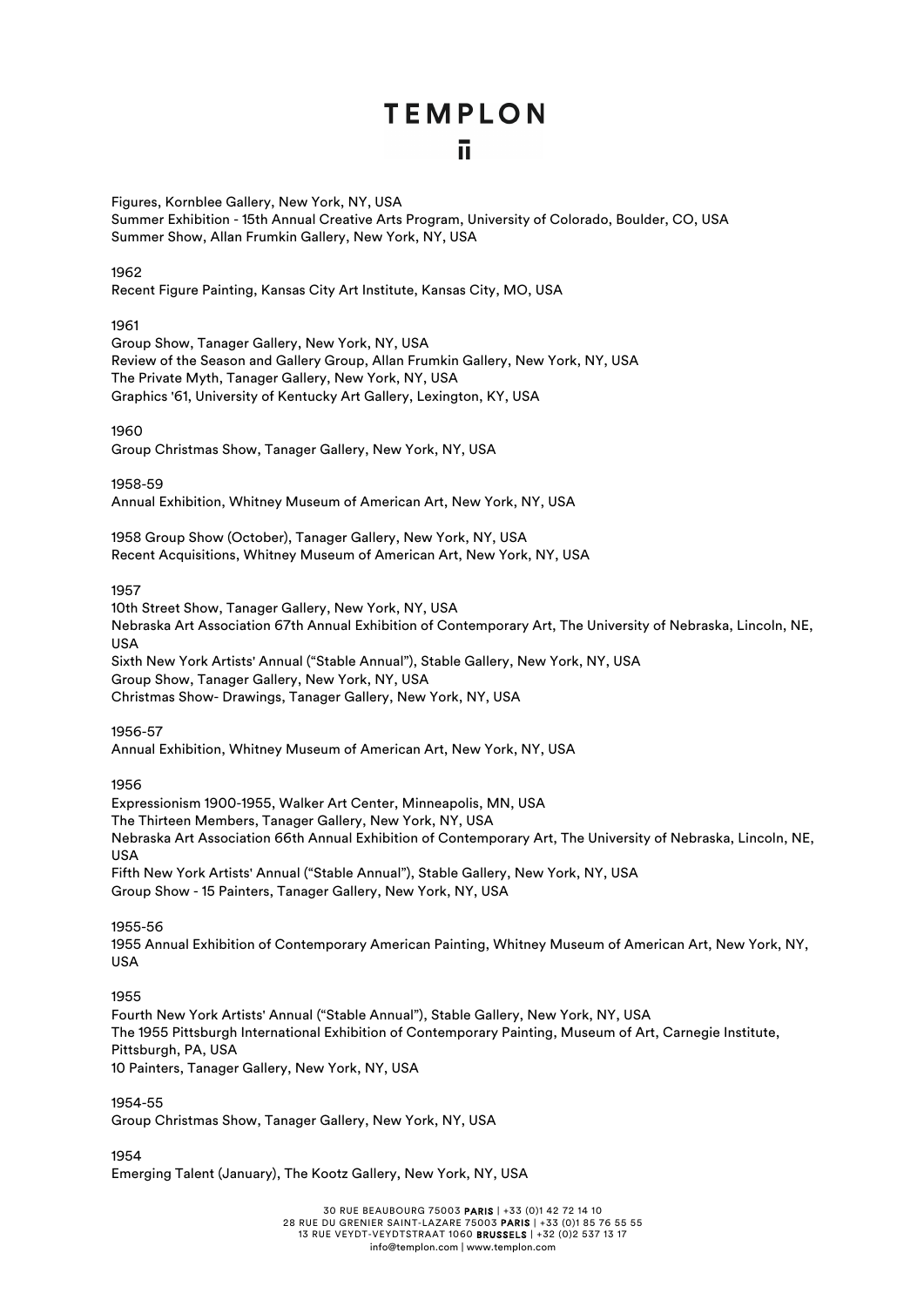Paintings by Cohen, Pearlstein, Stein, Whidden, Tanager Gallery, New York, NY, USA Group Show, Tanager Gallery, New York, NY, USA

#### 1952-53

Murray Zucker, Harold Layner, Philip Pearlstein, Creative Gallery, New York, NY, USA

1952

Group Show, Tanager Gallery, New York, NY, USA

#### AWARDS

2017 Icon Awards in the Arts, Bruce Museum, Greenwich, CT

2010

Artist of the Year, American Friends of the Tel Aviv Museum of Art, New York, NY

2008

Scholastic Distinguished Alumni Achievement Award, New York, NY, USA Lifetime Achievement Award, National Academy, New York, NY, USA Honorary Doctorate Degree, Lyme Academy College of Fine Arts, Old Lyme, CT, USA

2005

The Adolph & Clara Obrig Prize, National Academy, New York, NY, USA

2004

The Benjamin West Clinedinst Memorial Medal, The Artists Fellowship, Inc., New York, NY, USA

2001

Honorary Doctorate Degree, New York Academy of Arts, New York, NY, USA

#### 2000

Honorary Doctorate Degree, Center for Creative Studies and the College of Art & Design, Detroit, MI, USA Distinguished Alumni Award, New York University, New York, NY, USA

1998

National Council of Arts Administrators Visual Artist Award

1996

National Academy of Design Award, New York, NY, USA Invited Guest to Honorary Dinner at the White House celebrating the 50th Anniversary of the Fulbright Fellowship Honorary Doctorate Degree, Brooklyn College, NY, USA

#### 1986

Distinguished Achievement Award, Carnegie Mellon University, Pittsburgh, PA, USA

1983

Honorary Doctorate Degree, Carnegie Mellon University, Pittsburgh, PA, USA

1982

Artist in Residence, American Academy in Rome, Italy

1971

John Simon Guggenheim Memorial Foundation Fellowship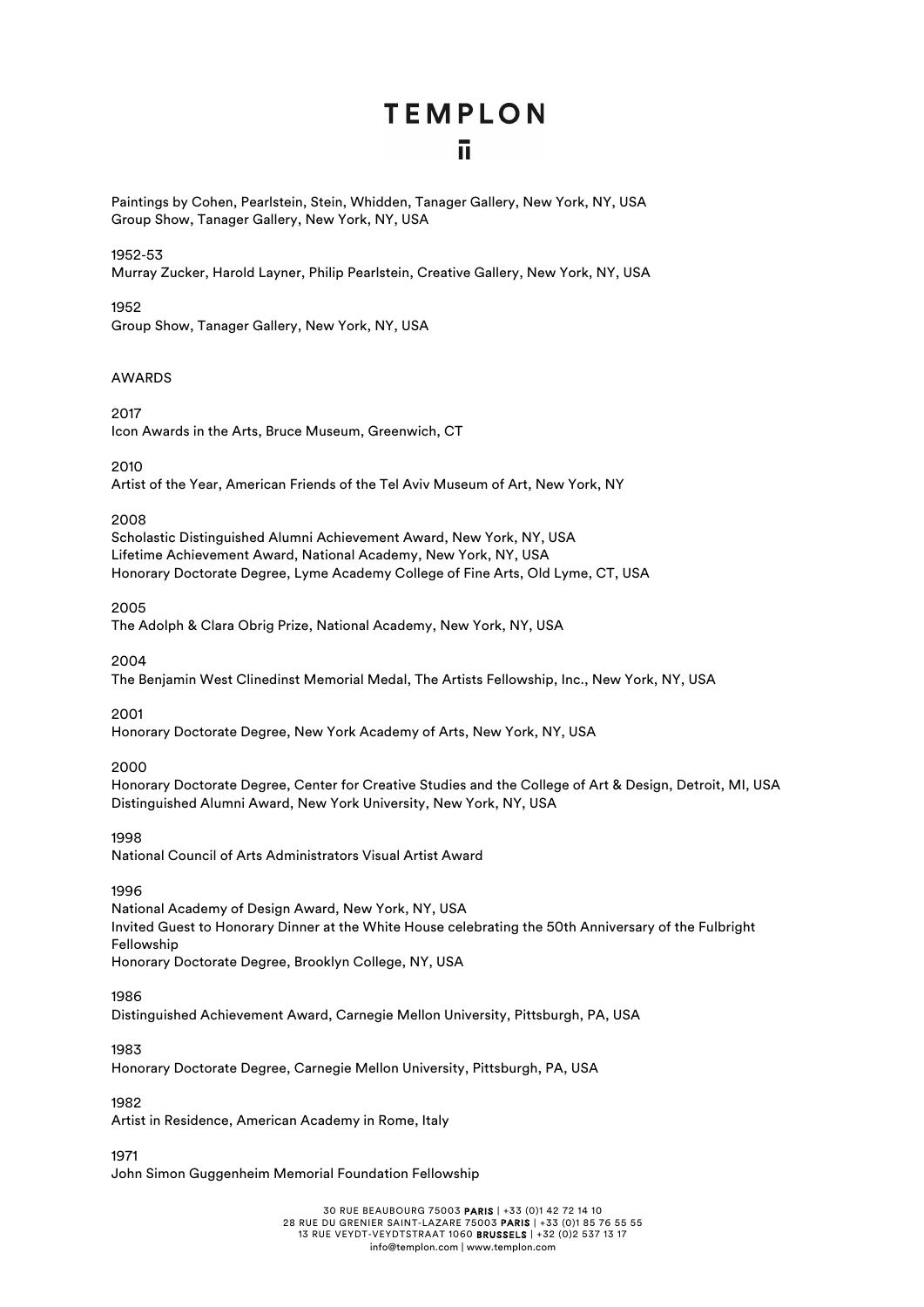1968 National Endowment for the Arts Fellowship

1956-59 Fulbright Hayes Fellow in Italy

#### **PUBLIC COLLECTIONS**

Addison Gallery of American Art, Andover, MA, USA The Ackland Art Museum, The University of North Carolina at Chapel Hill, Chapel Hill, NC, USA Akron Art Museum, Akron, OH, USA Allentown Art Museum, Allentown, PA, USA The Andy Warhol Museum, Pittsburgh, PA, USA Arkansas Art Center, Little Rock, AR, USA Art Institute of Chicago, Chicago, IL, USA Art Gallery of Nova Scotia, Halifax, NS, USA David Winton Bell Gallery, List Art Center, Brown University, Providence, RI, USA Berlin National Galerie, Berlin, Germany Mary and Leigh Block Museum of Art, Northwestern University, Evanston, IL, USA Birmingham Museum of Art, Birmingham, AL, USA Blanton Museum of Art, The University of Texas at Austin, TX, USA Boca Raton Museum of Art, Boca Raton, FL, USA Brauer Museum of Art, Valparaiso University, Valparaiso, IN, USA Brooklyn Museum of Art, Brooklyn, NY, USA Butler Museum of American Art, Youngstown, OH, USA Canton Museum of Art, Canton, OH, USA Iris & B. Gerald Cantor Center for Visual Arts, Stanford University, Stanford, CA, USA Carnegie Institute, Pittsburgh, PA, USA Chazen Museum of Art, Madison, WI, USA Cincinnati Art Museum, Cincinnati, OH, USA Cleveland Museum of Art, Cleveland, OH, USA Colby College Museum of Art, Waterville, ME, USA Colorado Springs Fine Arts Center at Colorado College, Colorado Springs, CO, USA The Columbus Museum, Columbus, GA, USA Columbus Museum of Art, Columbus, OH, USA Cooley Gallery, Reed College, Portland, OR, USA Corcoran Gallery of Art, Washington, DC, USA Cranbrook Art Museum, Bloomfield Hills, MI, USA Crystal Bridges Museum of American Art, Bentonville, AR, USA Currier Museum of Art, Manchester, NH, USA Dallas Museum of Art, Dallas, TX, USA Denver Art Museum, Denver, CO, USA Des Moines Art Center, Des Moines, IA, USA Detroit Institute of Arts Museum, Detroit, MI, USA Eli and Edythe Broad Museum of Art, Michigan State University, East Lansing, MI, USA Farnsworth Art Museum, Rockland, ME, USA Figge Art Museum, Davenport, IA, USA Fine Arts Museums of San Francisco, de Young Museum, San Francisco, CA, USA Flint Institute of Arts, Flint, MI, USA Frances Lehman Loeb Art Center, Vassar College, Poughkeepsie, NY, USA Frist Art Museum, Nashville, TN, USA Frye Art Museum, Seattle, WA, USA Gallery of Contemporary Art, University of Colorado, Colorado Springs, CO, USA

30 RUE BEAUBOURG 75003 PARIS | +33 (0)1 42 72 14 10

28 RUE DU GRENIER SAINT-LAZARE 75003 PARIS | +33 (0)1 85 76 55 55 13 RUE VEYDT-VEYDTSTRAAT 1060 BRUSSELS | +32 (0)2 537 13 17

info@templon.com | www.templon.com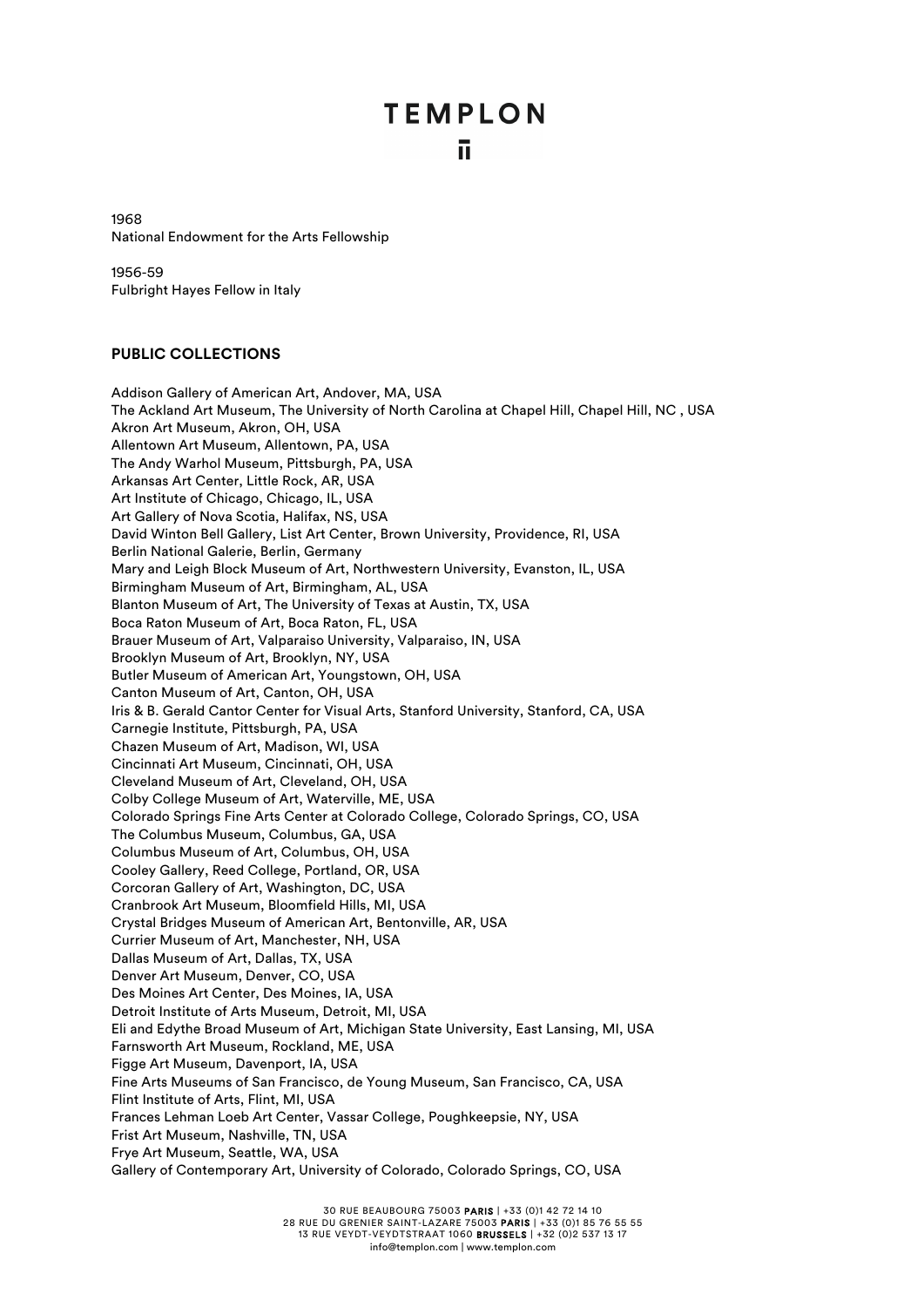### ū

Georgia Museum of Art, Athens, GA, USA Gibbes Museum of Art, Charleston, SC, USA Grey Art Gallery, New York University, New York, NY, USA Hammer Museum, Grunwald Center Collection, Los Angeles, CA, USA Harvard University Art Museums, Cambridge, MA, USA The Hickoery Museum of Art, Hickory, NC, USA High Museum of Art, Atlanta, GA, USA Hirschhorn Museum and Sculpture Garden, Washington, DC, USA Honolulu Academy of Art, Honolulu, HI, USA Hood Museum of Art, Dartmouth College, Hanover, NH, USA Hunter College, New York, NY, USA Hunter Museum of American Art, Chattanooga, TN, USA Indiana University Art Museum, Bloomington, IN, USA Indianapolis Museum of Art, Indianapolis, IN, USA Johnson Museum, Cornell University, Ithaca, NY, USA Jordan Schnitzer Museum of Art, Eugene, OR, USA Joslyn Art Museum, Omaha, NE, USA Kalamazoo Institute of Arts, Kalamazoo, MI, USA Kansas City Art Institute, Kansas City, MO, USA Kemper Museum of Contemporary Art, Kansas City, MO, USA Lauren Rogers Museum of Art, Laurel, MS, USA Lowe Art Museum, Miami, FL, USA Ludwig Forum Aachen, Aachen, Germany Madison Museum of Contemporary Art, Madison, WI, USA Maier Museum of Art at Randolph College, Lynchburg, VA, USA Memorial Art Museum of Rochester, Rochester, NY, USA Memphis Brooks Museum of Art, Memphis, TN, USA The Menil Collection, Houston, TX, USA Metropolitan Museum of Art, New York, NY, USA Middlebury College Museum of Art, Middlebury, VT, USA Milwaukee Art Museum, Milwaukee, WI, USA Minneapolis Institute for the Arts, Minneapolis, MN, USA The Mint Museum, Charlotte, NC, USA Modern Art Museum of Fort Worth, TX, USA Montclair Art Museum, Montclair, NJ, USA Montgomery Museum of Fine Arts, Montgomery, AL, USA Morgan Library and Museum, New York, NY, USA Museum Folkwang, Essen, Germany Museum Ludwig, Cologne, Germany Museum of Art, Rhode Island School of Design, Providence, RI, USA Museum of Contemporary Art, Chicago, IL, USA Museum of Fine Arts, Boston, MA, USA Museum of Fine Arts, Houston, Houston, TX, USA Museum of Fine Arts, St. Petersburg, FL, USA The Museum of Modern Art, New York, NY, USA Nasher Museum of Art at Duke University, Durham, NC, USA National Academy of Design, New York, NY, USA The National Gallery of Art, Washington, DC, USA National Portrait Gallery, London, United Kingdom The Nelson-Atkins Museum of Art, Kansas City, MO, USA Neuberger Museum of Art, Purchase College, Purchase, NY, USA New Jersey State Museum, Trenton, NJ, USA Norton Museum of Art, West Palm Beach, FL, USA Oklahoma City Museum of Art, Oklahoma City, OK, USA Orlando Museum of Art, Orlando, FL, USA Palmer Museum of Art, The Pennsylvania State University, University Park, PA, USA

> 30 RUE BEAUBOURG 75003 PARIS | +33 (0)1 42 72 14 10 28 RUE DU GRENIER SAINT-LAZARE 75003 PARIS | +33 (0)1 85 76 55 55 13 RUE VEYDT-VEYDTSTRAAT 1060 BRUSSELS | +32 (0)2 537 13 17 info@templon.com | www.templon.com